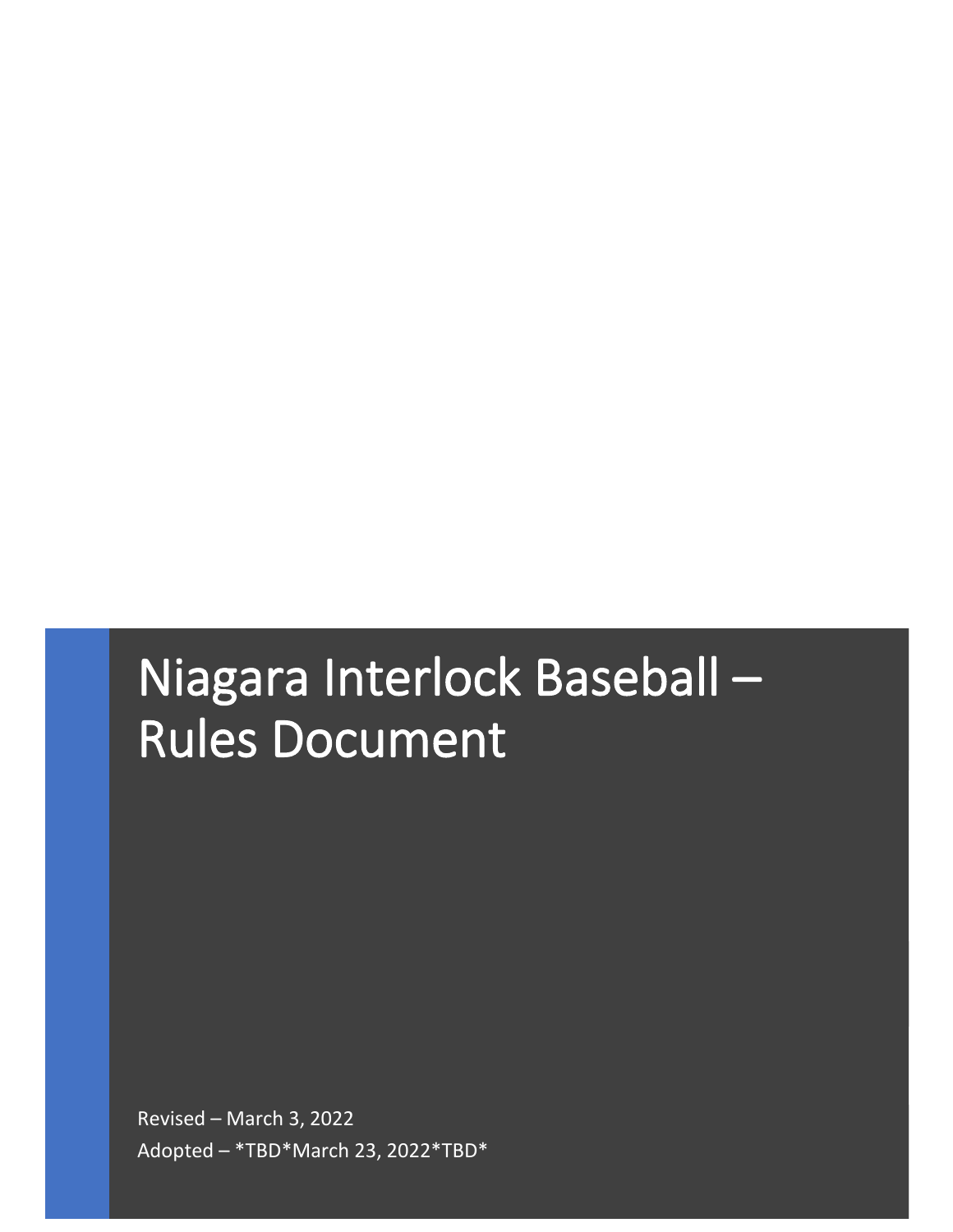# Table of Contents

| 1.  |  |  |  |
|-----|--|--|--|
| 2.  |  |  |  |
| 3.  |  |  |  |
| 4.  |  |  |  |
| 5.  |  |  |  |
| 6.  |  |  |  |
| 7.  |  |  |  |
| 8.  |  |  |  |
|     |  |  |  |
|     |  |  |  |
|     |  |  |  |
|     |  |  |  |
|     |  |  |  |
| 9.  |  |  |  |
|     |  |  |  |
|     |  |  |  |
|     |  |  |  |
|     |  |  |  |
|     |  |  |  |
|     |  |  |  |
| 10. |  |  |  |
|     |  |  |  |
|     |  |  |  |
|     |  |  |  |
|     |  |  |  |
|     |  |  |  |
|     |  |  |  |
| 11. |  |  |  |
|     |  |  |  |
|     |  |  |  |
|     |  |  |  |
|     |  |  |  |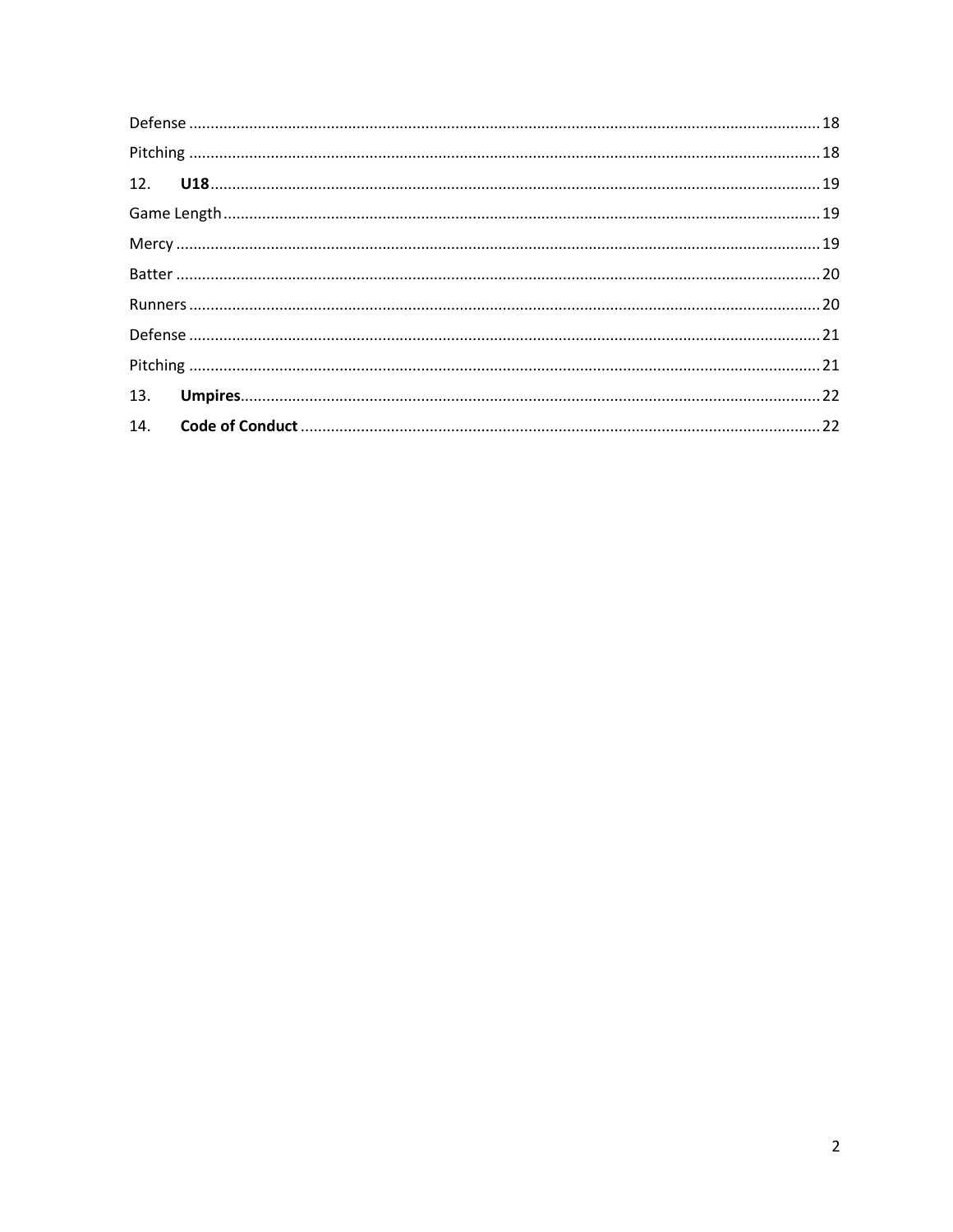# <span id="page-3-0"></span>1. Mission / Vision / Values

- **1.1.** Niagara Interlock Baseball (NIB) is a membership-based committee that establishes playing rules, schedules, and championship procedures for the centres in Niagara. Membership in Niagara Interlock Baseball is not mandatory for any centre in Niagara. Each centre can independently decide if they will participate in Niagara Interlock Baseball and at which divisions.
- **1.2.** The mission and vision of Niagara Interlock Baseball is to ensure that house-league players have a meaningful and organized baseball experience in the Niagara Region. In addition, Niagara Interlock Baseball enables the gathering of Niagara baseball centres, where needed, to establish consistency and a group of centres to develop and grow the sport of baseball.

#### <span id="page-3-1"></span>2. Rules Document

- **2.1.** Niagara Interlock Baseball has adopted several "house rules. " This rule document shall govern the play of all Niagara Interlock Baseball games. When a rule is not covered in this document, Niagara Interlock Baseball will follow the official rules of baseball and Baseball Ontario's "Select" rulebook.
- **2.2.** The Rules Document may be amended from time to time with the approval of NIB.

#### <span id="page-3-2"></span>3. Eligible Players

- **3.1.** Players will be eligible to play on a roster participating in NIB so long as they are registered as house-league players with their local association. In addition, players are still eligible if they are playing on a "House-League Select" team as defined by Baseball Ontario (playing house-league with Select as an add-on and not in a dedicated Select Loop.)
- **3.2.** Players are INELIGIBLE to play in NIB if they are rostered on a Baseball Ontario "Rep" (exception if the player is "AP'd") roster, playing on a team that is not affiliated directly with Baseball Ontario, are currently suspended by NIB or their local association or violate the overage/underage regulations in this document. Any team found using an ineligible will forfeit all games the ineligible player was involved in. The coach and the local association.
- **3.3.** Rosters must be submitted to the NIB division convenors by June 30<sup>th</sup>. Any additions must be approved by the NIB Chair and Vice-Chair and reported promptly. In addition, any players designed at "AP" players on a Baseball Ontario "REP" roster must be indicated. Rosters must have First Name, Last Name, Player Number, Head Coach First Name, Last Name, and contact information.

#### <span id="page-3-3"></span>4. Playing Field Dimensions

**4.1.** NIB games will follow the field dimensions as outlined by Baseball Ontario. However, each association may have slightly altered field rules due to fences, out-of-play areas, backstops etc. Associations that have altered field rules must make these aware to the NIB division-specific Convenor and during the pre-game ground rules.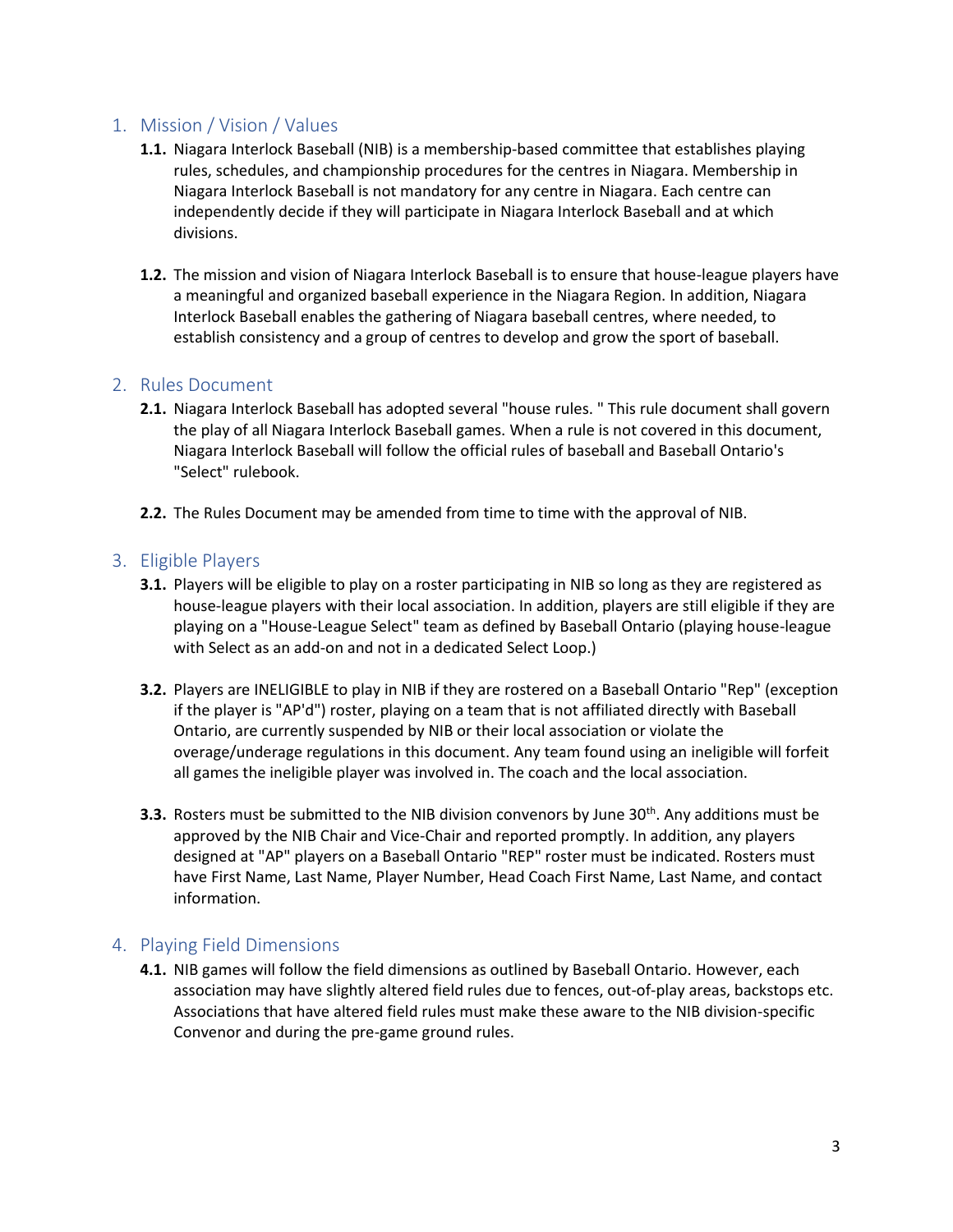#### **4.2.** Field Dimensions Chart:

| <b>DIVISON</b> | <b>MOUND</b> | <b>BASES</b> |
|----------------|--------------|--------------|
| 9U             | 44'0"        | 65'0''       |
| <b>11U</b>     | 44'0"        | 65'0''       |
| 13U            | 50'0''       | 75'0"        |
| 15U            | 60'6''       | 90'0''       |
| 18U            | 60'6''       | 90'0''       |

**4.3.** The home team is responsible for placing the bases for each game.

# <span id="page-4-0"></span>5. Overage Players

**5.1.** A team may use a maximum of three (3) overage players on their roster. Overage players may only play down one (1) birth year (Example: a 16-year-old player can play down into 15U. A 17 year-old player could not play down into 15U). All overage players must be made known to the NIB Convenor of the specific division. Overage players are NOT allowed to pitch.

# <span id="page-4-1"></span>6. Call-ups / Underage Players

- **6.1.** Each association should have an established call-up system to be used for NIB. This will allow coaches to get enough players from a lower division house league, so their team doesn't have to forfeit because of not having enough players. Players called up must become part of the roster for the game, and they must be played the same as everyone else during the game. Called up players moving from U13 to U15 are not eligible to pitch. A called-up player MUST follow their own division pitching rules and NOT The division they are being called up to.
- **6.2.** If an association does not have a team in the needed lower division. In that case, they may arrange with another local association to borrow a player from the division that the player is needed in. This is the last resort if there is no lower-division available.

# <span id="page-4-2"></span>7. Ending Games / Postponements

- **7.1.** Any game that ends for any reason before it has become an official game will be replayed in its entirety. For example, a six (6) inning game that ends for any reason after three (3) innings will be considered complete. Likewise, a seven (7) inning game that ends for any reason after four (4) innings will be considered complete.
- **7.2.** The bottom half of the inning is not required to be played if the Umpire has called the game due to mercy, weather, injury, ejection or similar so long as the home team is winning after the top half of the inning and the game has reached its minimum innings required to be considered complete.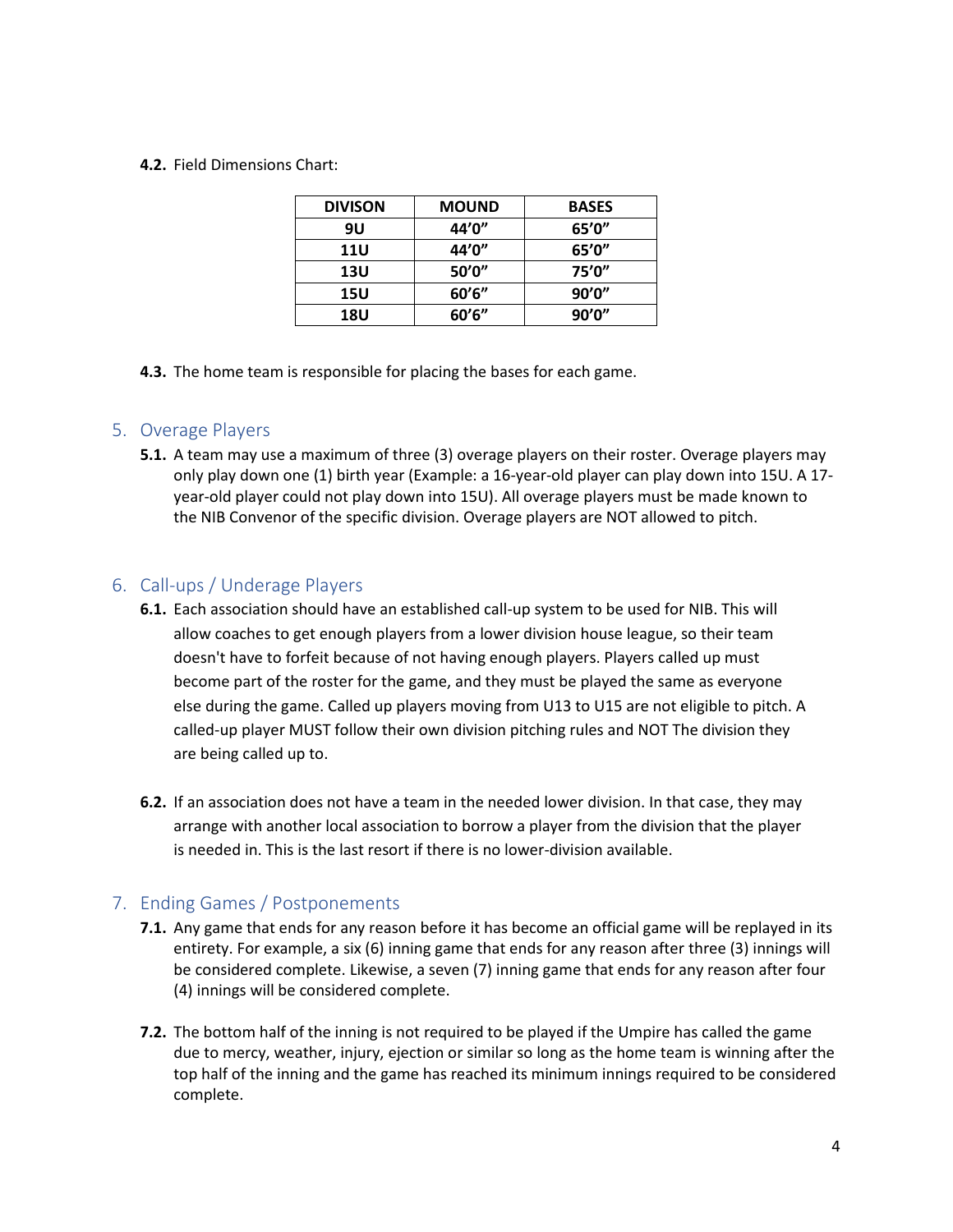- **7.3.** All games are to be considered started at the first pitch OR ten (10) minutes after the scheduled start time, whichever happens first. Umpires are asked to call the teams for pre-game ground rules ten (10) minutes before the scheduled start time.
- **7.4.** The only time a game will be started later than ten (10) minutes after the scheduled start time will be if caused by weather, absence of umpires or if delayed by a preceding game. If a game start is delayed due to a team not having enough players, the start time will begin at ten (10) minutes after the scheduled start time.
- **7.5.** If a team that does not have enough players to begin a game, they will be given a fifteen (15) minute grace from the official start time. If they are not able to field a team of eight (8) players, they will forfeit the game, and the score will be recorded as 6-0 in a six (6) inning game and 7-0 in a seven (7) inning game. A team forfeit's due to a lack of players may be responsible for the costs of the park, lights, and umpires. Coaches are expected to use call-ups when they know they will be short players.
- **7.6.** The game will end if an ejection results in a team's roster dropping below eight (8) during a game. The offending team will forfeit the game; the score will be recorded as outlined above, and the offending team may be responsible for the costs of the park, lights, and umpires.
- **7.7.** The game will end if an injury results in a team's roster dropping below eight (8) during a game. If the injury and roster drop occur before the game can be considered a complete game, it will be replayed in its entirety. If the injury occurs after the game has become official, they may continue with less than eight (8) players.
- **7.8.** The park convener or similar of each association will make the decision to postpone a game where field conditions are unplayable and call the visiting team's coach no less than one (1) hour before the start of a game. If not, the decision has been made one (1) hour before the start; the decision should be left to coaches and/or umpires once coaches have arrived. Once the Umpire has taken the field to start a game, they are the only ones who can cancel the game. If this occurs before the game is considered official, then the game will be replayed in its entirety.
- **7.9.** Games cancelled due to weather before or during a non-complete game should be rescheduled as soon as possible. All games postponed due to weather will be replayed as soon as possible under the following guidelines:
- **7.10.** The home team must reschedule the game within fourteen (14) days of the initially scheduled date, sending a notice to both the visiting team and the score reporting email address by that time, or they shall forfeit the game. In addition, the home team will give at least two (2) weeks' notice to the visiting team for the makeup game unless the visiting team waives this time frame.
- **7.11.** All games postponed during the last two (2) weeks of the season will be declared ties unless both teams can find a mutually agreeable time to make up the game before the end of the season.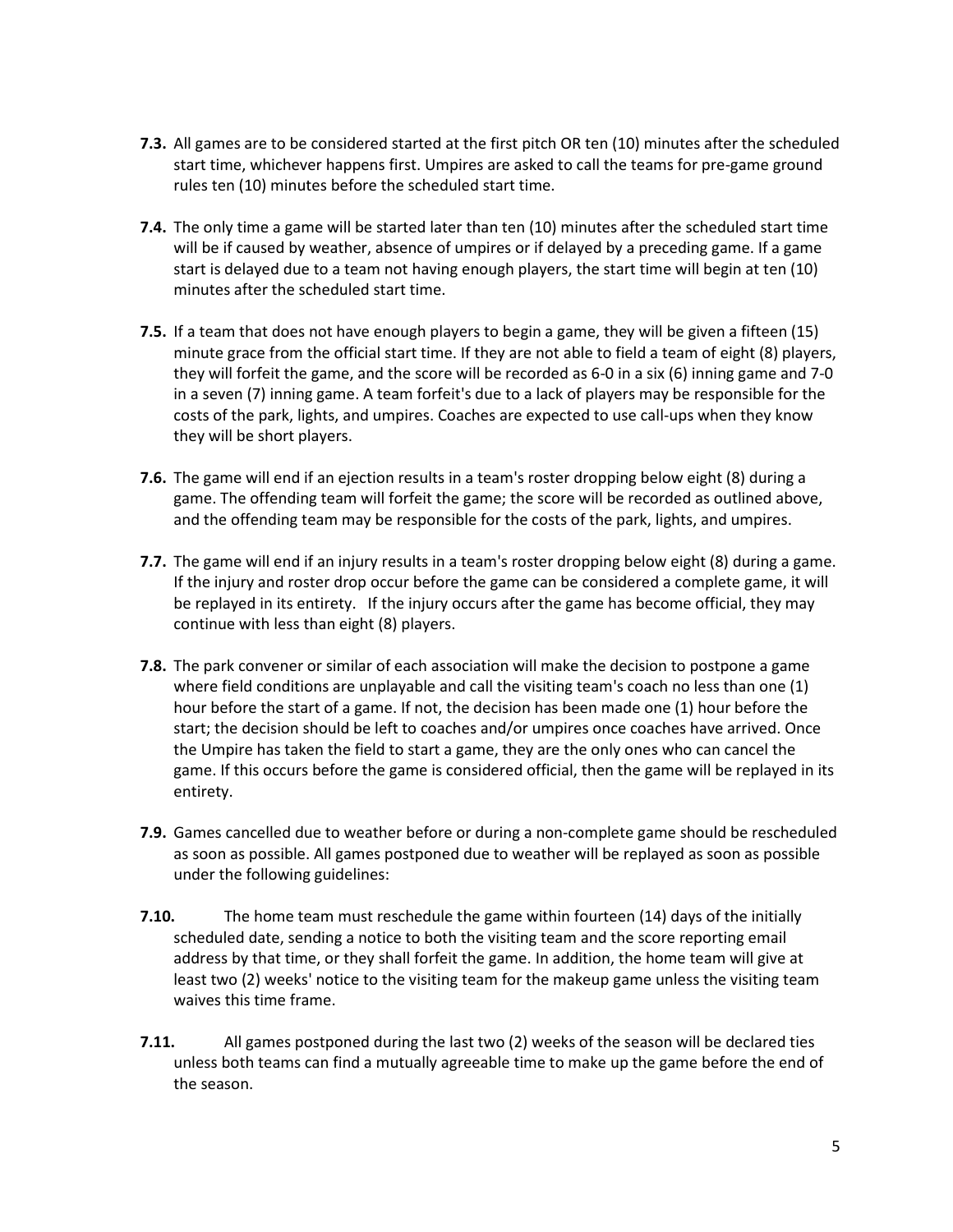#### <span id="page-6-0"></span>8. U9

- **8.1.** U9 is an instructional and competitive division for nine (9) years old's and under during the calendar year. Female players are allowed to be ten (10) years old and under.
- **8.2.** U9 will be played using a pitching machine and shall follow the official rules of baseball with the following alterations. The pitching machine should have a safety circle drawn around the machine, and only coaches or umpires are allowed to enter the circle during the game. If there is no safety circle, the Umpire will be required to make a judgement call when a player/fielder is too close to the machine.
- **8.3.** There will be a fielder that plays "pitcher." The "pitcher" must always wear a regulation batting helmet and stand beside the pitching machine outside the safety circle.
- **8.4.** The speed of the pitching machine is to be agreed upon before the start of the game.
- **8.5.** If there is no agreement, the Umpire will make the decision.
- **8.6.** The speed of the pitching machine cannot be changed until the end of an inning. However, if the machine becomes erratic, it can be adjusted for location/height. Anyone caught tampering with the speed of the machine will be ejected from the game.
- **8.7.** The Umpire will signal the machine operator to start each batter turn by saying "play ball "when everyone is ready.

#### <span id="page-6-1"></span>Game Length

- **8.8.** Games will be six (6) innings. A game will be considered official after three (3) innings.
- **8.9.** Games will have a timeline of 1hour 30minutes with a "drop dead" time of 1hour 50minutes. Once the "drop dead" has been announced by the umpires, the game will end, and the final score will revert to the last completed inning unless the home team is winning when the "drop dead" is called.

#### <span id="page-6-2"></span>**Mercy**

- **8.10.** The game shall end if one team is ahead by ten (10) or more runs after four (4) complete innings, or  $3\frac{1}{2}$  if the home team leads by ten (10) runs.
- **8.11.** The games will use inning mercy that is based on a "catch-up" model for innings one (1) thru four (4). Innings five (5) and six (6) shall have no run limit. If "last inning" is called, that inning will have no limit. Section 8.12 and 8.13 provide further details and examples.
- **8.12.** During innings one (1) thru four (4), teams can score a maximum of three (3) runs unless they are losing by more than three (3). If they are losing by more than three (3) runs, they may score runs until they are tied or have batted each batter twice in an inning, whichever occurs first.
- **8.13.** Example: Visiting team scores three (3) runs in the top of the first. The inning is over. The home team can now score a maximum of three (3) runs. Let's say that the home team only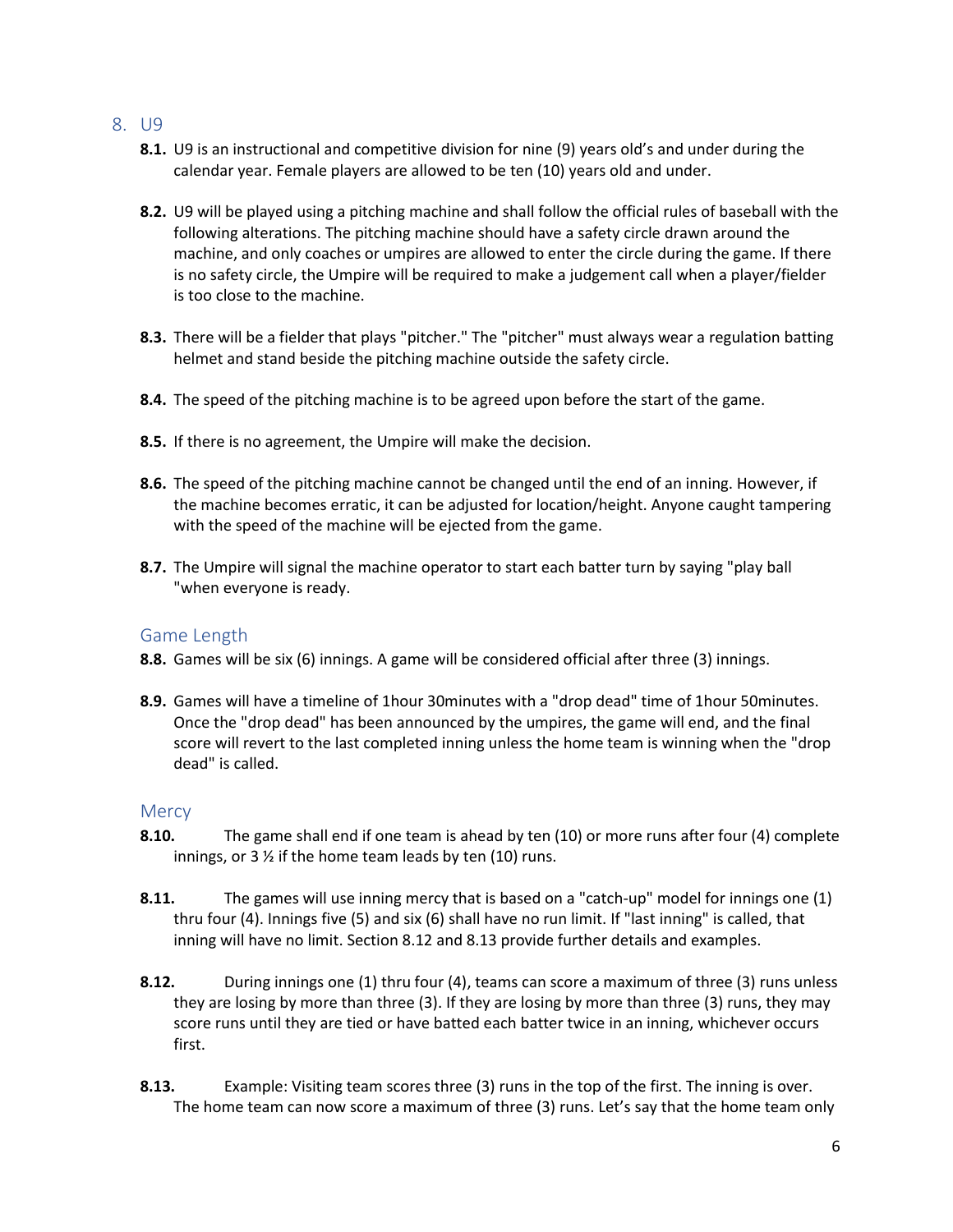scored two (2) runs. The score would now be 3-2. The visiting team can once again score three (3) runs and they do. The score is now 6-2. The home team can now score four (4) runs to tie the game. This "catchup to tie" rule applies for the first four (4) innings only and is no longer in affect during the unlimited innings or if "last inning" is called before four (4) complete innings. In the last inning, the run limit shall be unlimited.

#### <span id="page-7-0"></span>Batter

- **8.14.** Approved bats by Baseball Ontario will only be allowed. Wooden bats will not be allowed at U9.
- **8.15.** The infield fly rule will not apply to U9.
- **8.16.** There will be a continuous batting order and unlimited defensive substitutions. Defensive substitution rules are listed further down the U9 section. Players arriving late will be placed at the bottom of the order.
- **8.17.** All batters and on-deck batters must have a properly worn batting helmet and must have a chinstrap. The only exception to wearing a chinstrap will be if a face cage or "C-Flap" prevents a chinstrap from being attached.
- **8.18.** A coach operating the pitching machine is encouraged to wear a coaching helmet; it does not require ear flaps or a chin strap.
- **8.19.** Each batter will receive a maximum of 5 hittable pitches. Each pitch must be considered hittable by the Umpire to count as a pitched ball. Swinging at any pitch and not making contact will be considered a strike. Questioning an umpire's judgment on this has the same penalty as arguing the strike zone. It is an immediate ejection from the game. If the batter's 5th pitch is hit foul, the batter will attempt again until struck out, or the ball is put in play.
- **8.20.** Bunting and walking are allowed in U9, even if hit by a pitch from the pitching machine. However, a batter ruled to have bunted will be called out, and baserunners do not advance.
- **8.21.** A batted ball that hits the pitching machine, any equipment near the machine or the pitching coach will be declared a "dead ball," and the batter will be awarded first base. Runners will only advance if forced. If the pitching coach deliberately interferes with a batted ball, the runner will be declared out, and the pitching coach may be ejected or removed from the position for the remainder of the game.
- **8.22.** If a fielder enters the safety circle while attempting to field a ball, the Umpire shall declare a "dead ball" and award the batter first base. Runners will advance if forced.
- **8.23.** If a batted ball goes through the safety circle and machine area without touching anything, it will be considered a live ball.
- **8.24.** If a fielder throws the ball and hits the pitching machine, equipment or coach, the ball will be declared "dead," and the batter will be awarded first base. All other runners will also be awarded one (1) base.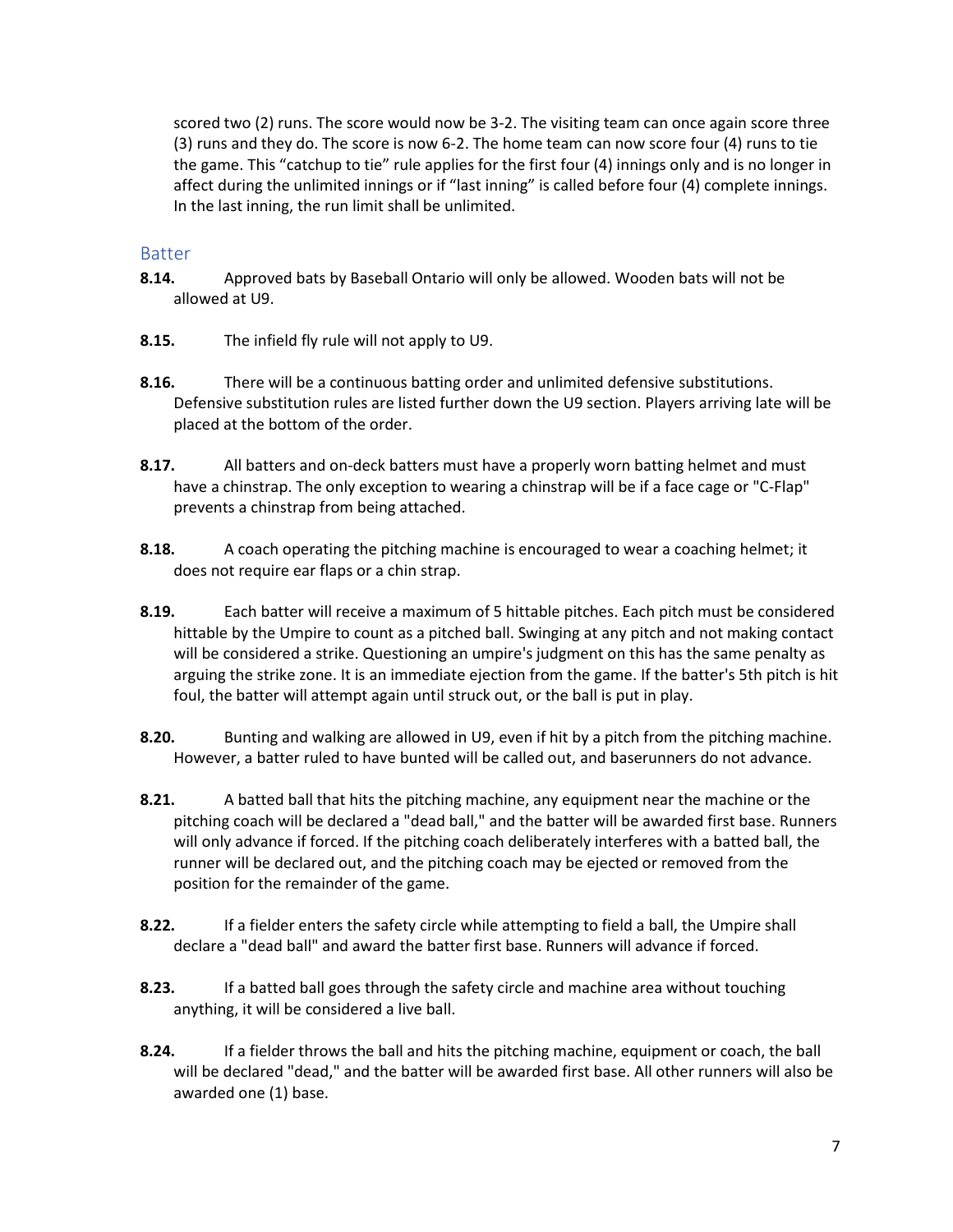**8.25.** Metal cleats are not allowed.

# <span id="page-8-0"></span>Runners

- **8.26.** Runners are required to wear properly fitted batting helmets while on the bases.
- **8.27.** A runner may not lead off, attempt to steal, or steal a base. If a base runner leaves his base before the pitched ball has crossed the plate and the batter hits the ball. In that case, the runner shall return to his original base (if the batter is retired), or he must return to an unoccupied base nearest the one he left, depending on the batter's advancement. Runners may not advance on passed balls or wild pitches.
- **8.28.** When a fielder makes a direct attempt to throw a ball to any base to make a play, the Umpire will call time after the completion of the play, whether the ball is caught or missed. Any overthrow off the first base will follow the same as above. All base runners will be placed according to where they were when time was called. They will be sent to where they were going if they are deemed to have been halfway to the next base otherwise, they will be sent back. The placement of the runners will be at the discretion of the Umpire. Questioning the Umpire's judgment on this will be cause for immediate ejection from the game.
- **8.29.** Coaches are expected to hold their runners once the infield has possession of the ball.
- **8.30.** Bases will not be awarded for throws that go out of play.
- **8.31.** Players are encouraged to call time once they have the ball on the infield, however calling time will not "end" a play if there are active runners advancing.
- **8.32.** Runners will only be considered to be "off the baseline" if their path was taken to avoid being tagged or put out by a fielder. Runners at the U9 age do not take traditional paths from base to base and unless they are doing this to gain an advantage or avoid being put out, they will not be called out.
- **8.33.** Runners are instructed to slide to avoid making contact with a fielder that is making a play at that base. Runners who do not slide to avoid contact with any defensive player MAKING A PLAY at a base, will be called out whether the contact is malicious or not, regardless of the outcome of the play. If the Umpire in his discretion feels that the contact was malicious, the offending player will also be ejected from the game.
- **8.34.** The catcher, without the ball in his possession, has no right to block the pathway of the runner attempting to score. The base line belongs to the runner and the catcher should be there only when he is fielding a ball or when he already has the ball in his hand. This will result in an obstruction call, and the runner will score. If contact is made, and the Umpire in his discretion feels that the contact was malicious, the offending player will also be ejected from the game. Likewise, if a runner does not slide at home while the catcher is making a play and there is contact, the runner will be declared out.
- **8.35.** If the catcher for the next inning is on base with two (2) outs, he may be substituted out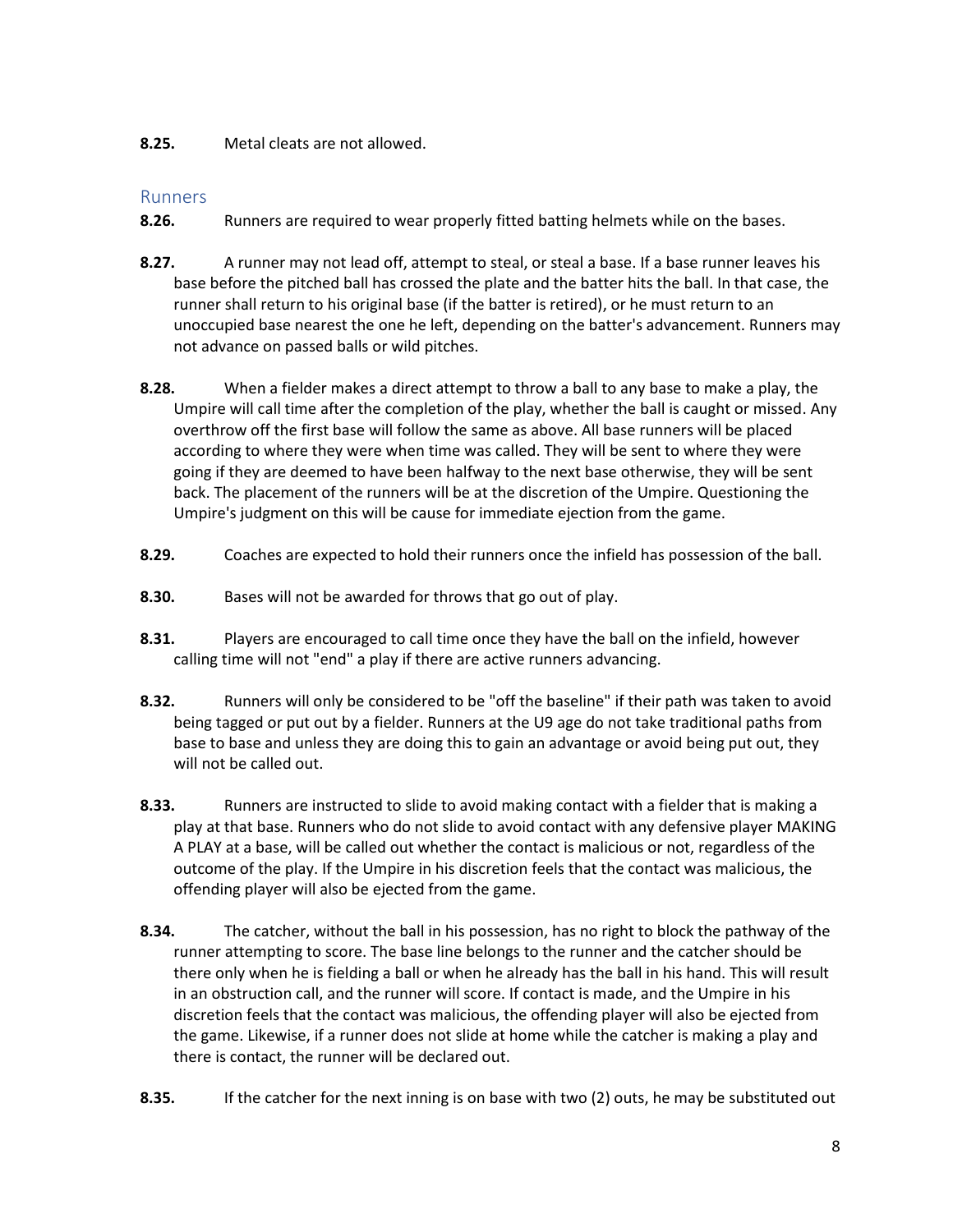and replaced with the last player called out. This is in place to speed up the time between innings and getting the catchers gear on the players. It is not mandatory but is highly recommended.

#### <span id="page-9-0"></span>Defense

- **8.36.** U9 will player with ten (10) fielders, the tenth being an extra out-fielder.
- **8.37.** Each team can have one (1) coach on the field while their team plays defence. The coach is there to help with instructions, positioning and explanations. They must position themselves, so they are not impacting the ball or the play. They are not allowed to argue or question umpires' calls.
- **8.38.** Defensive substitutions will be unlimited.
- **8.39.** No player will sit out a second time until every other player has sat out once. This rule then follows, that no player can sit out a third time until every other player has sat out a second time, etc.
- **8.40.** No player will sit out two (2) consecutive innings unless injured, for safety reasons or other extenuating circumstances.
- **8.41.** No player will play more than two (2) consecutive innings in the outfield, and not more than four (4) in the outfield in a game.

#### <span id="page-9-1"></span>9. U11

**9.1.** U11 is an instructional and competitive division for players aged 11 years old and under during the calendar year. Female players are allowed to be 12 years old and under.

# <span id="page-9-2"></span>Game Length

- **9.2.** Games will be six (6) innings. A game will be considered official after 3 innings.
- **9.3.** Games will have a timeline of 1hour 45minutes with a "drop dead" time of 2hour 10minutes. Once the "drop dead" has been announced by the umpires, the game will end and the final score will revert to the last completed inning, unless the home team is winning when the "drop dead" is called.

#### <span id="page-9-3"></span>**Mercy**

- **9.4.** The game shall end if one team is ahead by ten (10) or more runs after four (4) complete innings, or  $3\frac{1}{2}$  if the home team leads by ten (10) runs.
- **9.5.** The games will use an inning mercy that is based on a "catch-up" model for innings one (1) thru four (4). Innings five (5) and six (6) shall have no run limit. If "last inning" is called, then that inning will have no limit. Section 9.6 and 9.7 provide further details and examples.
- **9.6.** During innings one (1) thru four (4), teams can score a maximum of three (3) runs, unless they are losing by more than three (3). If they are losing by more than three (3) runs, they may score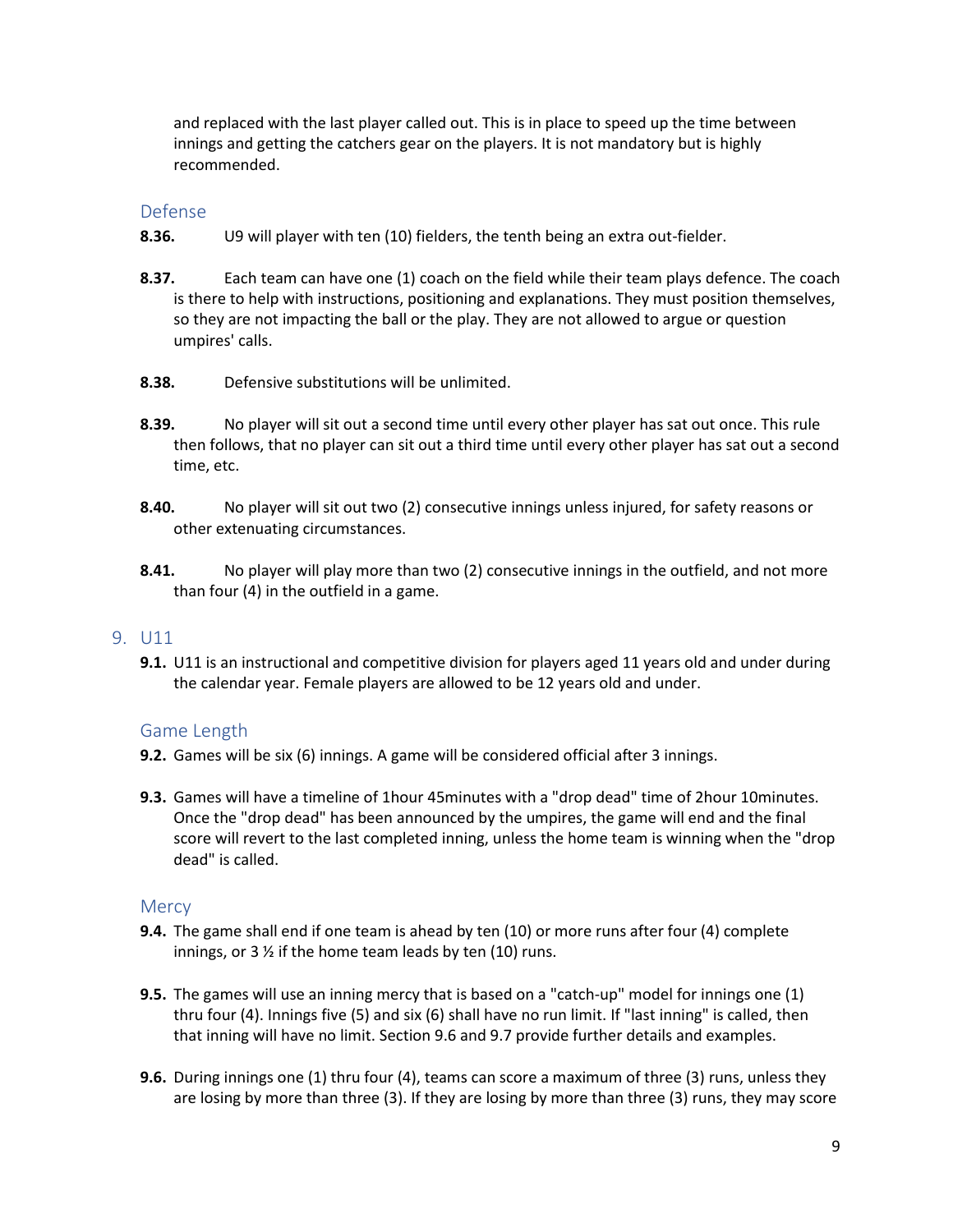runs until they are tied or have batted each batter twice in an inning, whichever occurs first.

**9.7.** Example: Visiting team scores three (3) runs in the top of the first. The inning is over. The home team can now score a maximum of three (3) runs. Let's say that the home team only scored two (2) runs. The score would now be 3-2. The visiting team can once again score three (3) runs and they do. The score is now 6-2. The home team can now score four (4) runs to tie the game. This "catchup to tie" rule applies for the first four (4) innings only and is no longer in affect during the unlimited innings or if "last inning" is called before four (4) complete innings. In the last inning, the run limit shall be unlimited

#### <span id="page-10-0"></span>**Batter**

- **9.8.** Approved bats by Baseball Ontario will only be allowed. Wooden bats will not be allowed at U11.
- **9.9.** The infield fly rule will not apply to U11.
- **9.10.** There will be a continuous batting order and unlimited defensive substitutions. Defensive substitution rules are listed further down the U11 section. Players arriving late will be placed at the bottom of the order.
- **9.11.** All batters and on deck batters must have a properly worn batting helmet and must have a chinstrap. The only exception to wearing a chinstrap will be if a face cage or "C-Flap" prevents a chinstrap being attached.
- **9.12.** Metal cleats are not allowed.
- **9.13.** Batters cannot obtain first base on a dropped third strike.

#### <span id="page-10-1"></span>Runners

- **9.14.** Runners are required to wear properly fitted batting helmets while on the bases.
- **9.15.** A runner may not lead off and may only leave their base once the ball crosses the play. They may attempt to steal second or third base only and may not advance home as a result of a continuous play resulting from stealing second or third base or passed ball.
- **9.16.** Each time a batter-runner reaches base, they may only attempt to steal one (1) base during their time as a runner and may not advance due to an overthrow during the attempt to put them out during the steal attempt. All base runners shall not leave their base until the pitched ball has crossed the plate. If a base runner leaves the base before the pitched ball has crossed the plate, he will receive one warning after which he will be called out.
- **9.17.** A runner may only score as a result of a HIT BALL, or WALK. The runner is not entitled to score on any stealing play.
- **9.18.** Runners will only be "off the baseline" if their path was taken to avoid being tagged or put out by a fielder. Runners at the U11 age do not take traditional paths from base to base and unless they are doing this to gain an advantage or avoid being put out, they will not be called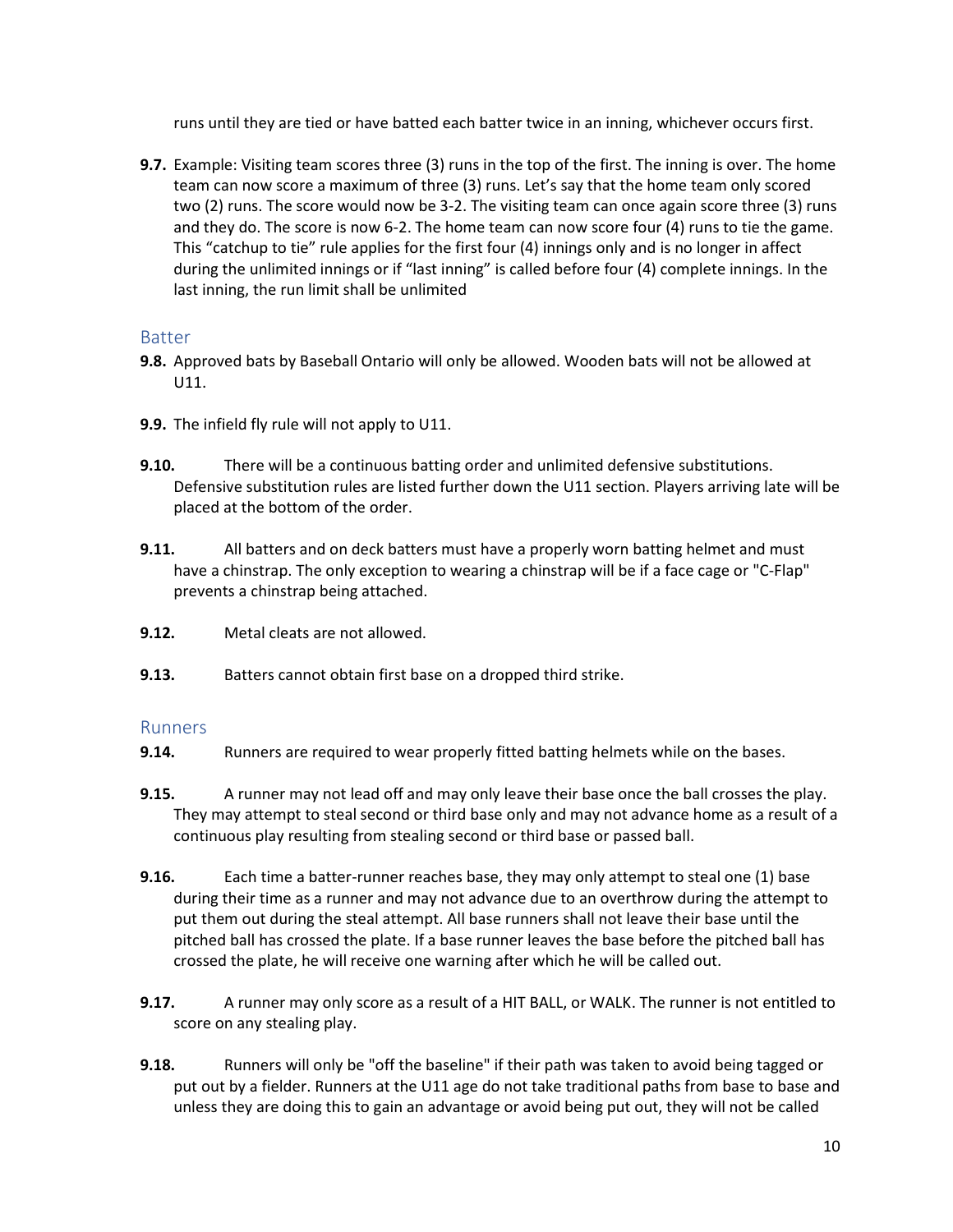out.

- **9.19.** Runners are instructed to slide to avoid making contact with a fielder that is making a play at that base. Runners who do not slide to avoid contact with any defensive player MAKING A PLAY at a base, will be called out whether the contact is malicious or not, regardless of the outcome of the play. If the Umpire in his discretion feels that the contact was malicious, the offending player will also be ejected from the game.
- **9.20.** The catcher, without the ball in his possession, has no right to block the pathway of the runner attempting to score. The base line belongs to the runner and the catcher should be there only when he is fielding a ball or when he already has the ball in his hand. This will result in an obstruction call, and the runner will score. If contact is made, and the Umpire in his discretion feels that the contact was malicious, the offending player will also be ejected from the game. Likewise, if a runner does not slide at home while the catcher is making a play and there is contact, the runner will be declared out.
- **9.21.** If the catcher for the next inning is on base with two (2) outs, he may be substituted out and replaced with the last player called out. This is in place to speed up the time between innings and getting the catchers gear on the players. It is not mandatory but is highly recommended.

# <span id="page-11-0"></span>Defense

- **9.22.** U11 will player with nine (9) fielders.
- **9.23.** Defensive substitutions will be unlimited.
- **9.24.** No player will sit out a second time until every other player has sat out once. This rule then follows, that no player can sit out a third time until every other player has sat out a second time, etc.
- **9.25.** No player will sit out two (2) consecutive innings unless injured, for safety reasons or other extenuating circumstances.
- **9.26.** No player will play more than two (2) consecutive innings in the outfield, and not more than four (4) in the outfield in a game.

# <span id="page-11-1"></span>Pitching

- **9.27.** Pitchers shall be limited to the following limitations. Any pitcher that pitches more than these limitations will result in the forfeiture of the game for the team with the offending pitcher. It should be noted that if a player is suspended for any reason, the games under suspension do not count as games not pitched under this rule.
- **9.28.** A pitcher may pitch a maximum of two (2) innings in a game and a maximum of three (3) innings over a three (3) day period. (Example: Pitcher pitches 2 innings on Monday, he can only pitch one (1) inning on Tuesday or Wednesday, not both.) Once a pitcher has had two (2) consecutive days of rest, their pitching limits reset. (Example A: Pitcher pitches 2 innings on Monday, zero innings on Tuesday and Wednesday, his limits are reset. Example B: Pitcher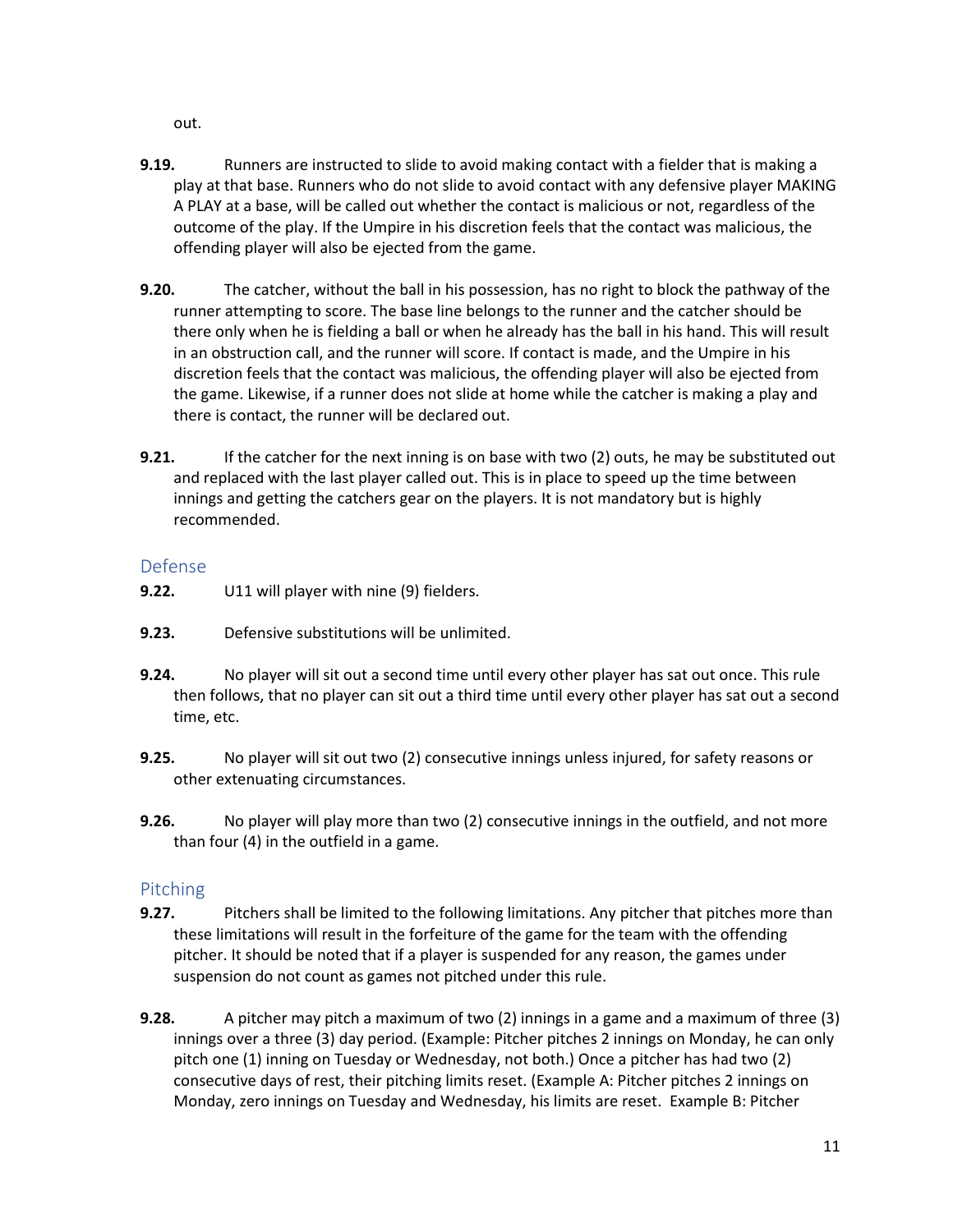pitches 2 innings on Monday and 1 inning on Tuesday, his pitching limit would reset for Friday).

- **9.29.** One (1) inning pitched will be considered when the pitcher has retired three (3) outs. If a pitcher records no outs but completes an inning due to the run mercy, they will be charged with one (1) full inning against their game and pitch limit.
- **9.30.** Pitching limit regulations may be altered for tournament or playoff play. The goal of the pitching limits is to protect players arms from fatigue and injury.
- **9.31.** Coaches must keep a record of their pitchers and innings during the season and may be audited from time to time. If a coach or team is found in violation of the pitching limit regulations, forfeitures and suspensions may be applied.
- **9.32.** Once a pitcher is removed from the game, they can not longer return in that game, regardless the number of outs they have recorded. (Example: Johnny starts a game and records 2 outs but struggles and is pulled for Timmy. Johnny is no longer eligible to return as a pitcher. Timmy records the third out, he can return for a maximum of 5 more outs which takes his total to 6 (2 innings) so long he is eligible to pitch 2 innings in that game. "Unused outs" are not carried over to future games and if a pitcher records 3 outs and starts another inning, he is considered to have been used for 2 innings in that game, regardless of if he recorded 2 innings worth of outs.)
- **9.33.** Players called up from U9 are not eligible to pitch.
- **9.34.** Balks will not be called in 11U as runners cannot leave their base until the ball crosses home plate, however the Umpire will address balks between innings or after a complete play to help the pitcher understand the rule. Pitchers may not make pickoff attempts. Catchers however can throw behind a runner who as left their respective base.
- **9.35.** A new pitcher will be allowed 6 warm-up pitches. A returning pitcher will be allowed four (4) warm-up pitches. Coaches are expected to have their pitchers warmed up in advance when possible.
- **9.36.** Any person serving as a catcher during warm-ups must wear a catcher's helmet and mask IF they are in the crouched position. If they are not in the crouched position, they are not required to wear a mask.
- **9.37.** Mound visits will be unlimited per pitcher however they shall be no longer than one (1) minute per visit. Mound visits will be limited or prohibited if the Umpire feels these visits are being abused or a deliberate attempt to delay the game, especially late in games. In the latter case, the coach is subject to time being added to the game if it negatively affects their team, and/or may be forced to remove the pitcher from the game, and/or may be subject to being ejected from the game.

# <span id="page-12-0"></span>10.U13

**10.1.** U13 is an instructional and competitive division for players aged 13 years old and under during the calendar year. Female players are allowed to be 14 years old and under.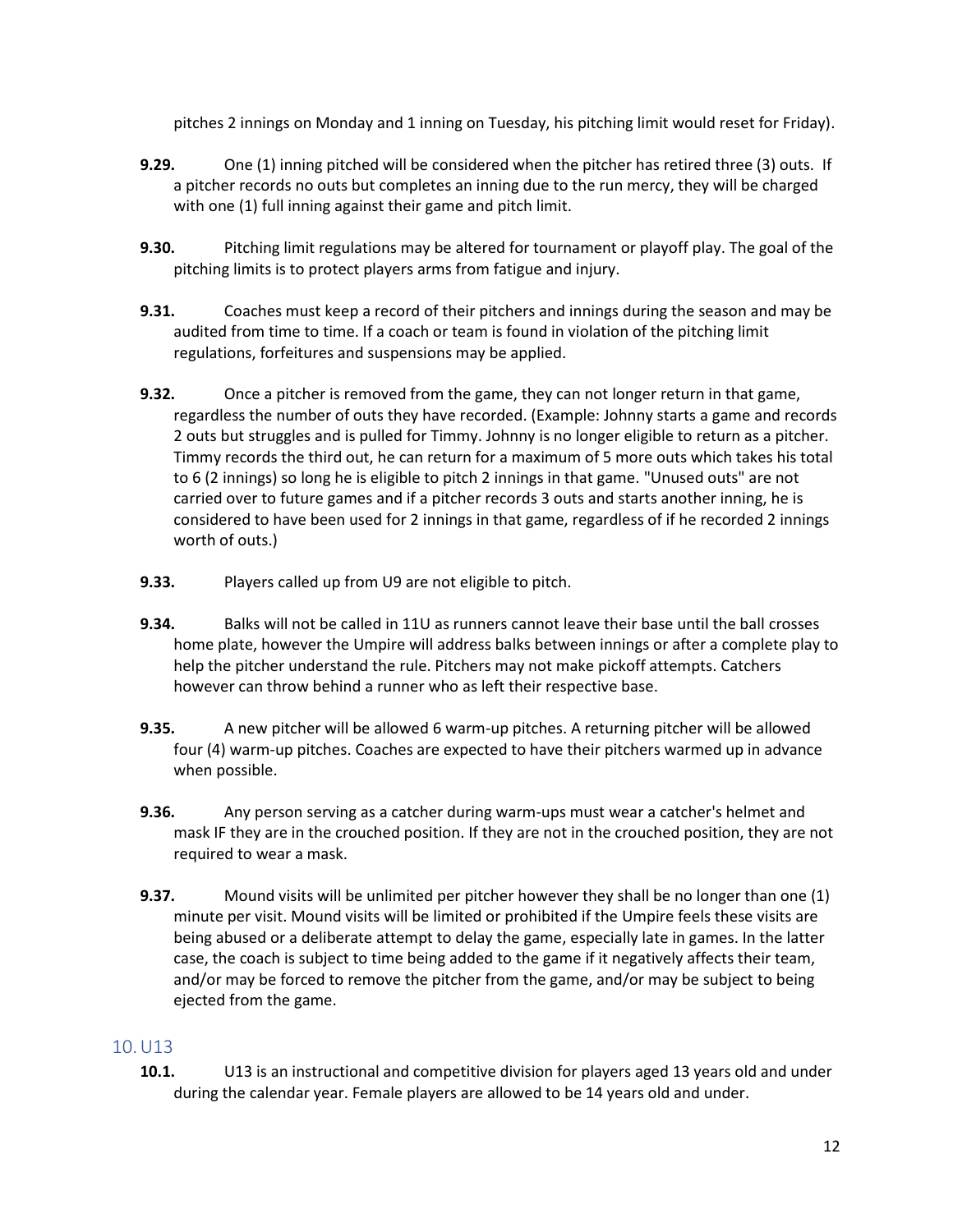# <span id="page-13-0"></span>Game Length

- **10.2.** Games will be seven (7) innings. A game will be considered official after 4 innings.
- **10.3.** Games will have a timeline of 2hour 00minutes with a "drop dead" time of 2hour 15minutes. Once the "drop dead" has been announced by the umpires, the game will end and the final score will revert back to the last completed inning, unless the home team is winning when the "drop dead" is called.

#### <span id="page-13-1"></span>**Mercy**

- **10.4.** The game shall end if one team is ahead by ten (10) or more runs after five (5) complete innings, or 4  $\frac{1}{2}$  if the home team leads by ten (10) runs.
- **10.5.** The games will use an inning mercy that is based on a "catch-up" model for innings one (1) thru four (4). Innings five (5), six (6) and seven (7) shall have no run limit. If "last inning" is called then that inning will have no limit. Section 10.6 and 10.7 provide further details and examples.
- **10.6.** During innings one (1) thru four (4), teams can score a maximum of three (3) runs, unless they are losing by more than three (3). If they are losing by more than three (3) runs, they may score runs until they are tied or have batted each batter twice in an inning, whichever occurs first.
- **10.7.** Example: Visiting team scores three (3) runs in the top of the first. The inning is over. The home team can now score a maximum of three (3) runs. Let's say that the home team only scored two (2) runs. The score would now be 3-2. The visiting team can once again score three (3) runs and they do. The score is now 6-2. The home team can now score four (4) runs to tie the game. This "catchup to tie" rule applies for the first four (4) innings only and is no longer in affect during the unlimited innings or if "last inning" is called before four (4) complete innings. In the last inning, the run limit shall be unlimited

#### <span id="page-13-2"></span>Batter

- **10.8.** Approved bats by Baseball Ontario will only be allowed.
- **10.9.** There will be a continuous batting order and unlimited defensive substitutions. Defensive substitution rules are listed further down the U13 section. Players arriving late will be placed at the bottom of the order
- **10.10.** All batters and on deck batters must have a properly worn batting helmet and must have a chinstrap. The only exception to wearing a chinstrap will be if a face cage or "C-Flap" prevents a chinstrap being attached.
- **10.11.** Metal cleats are not allowed.
- **10.12.** Batters cannot obtain first base on a dropped third strike.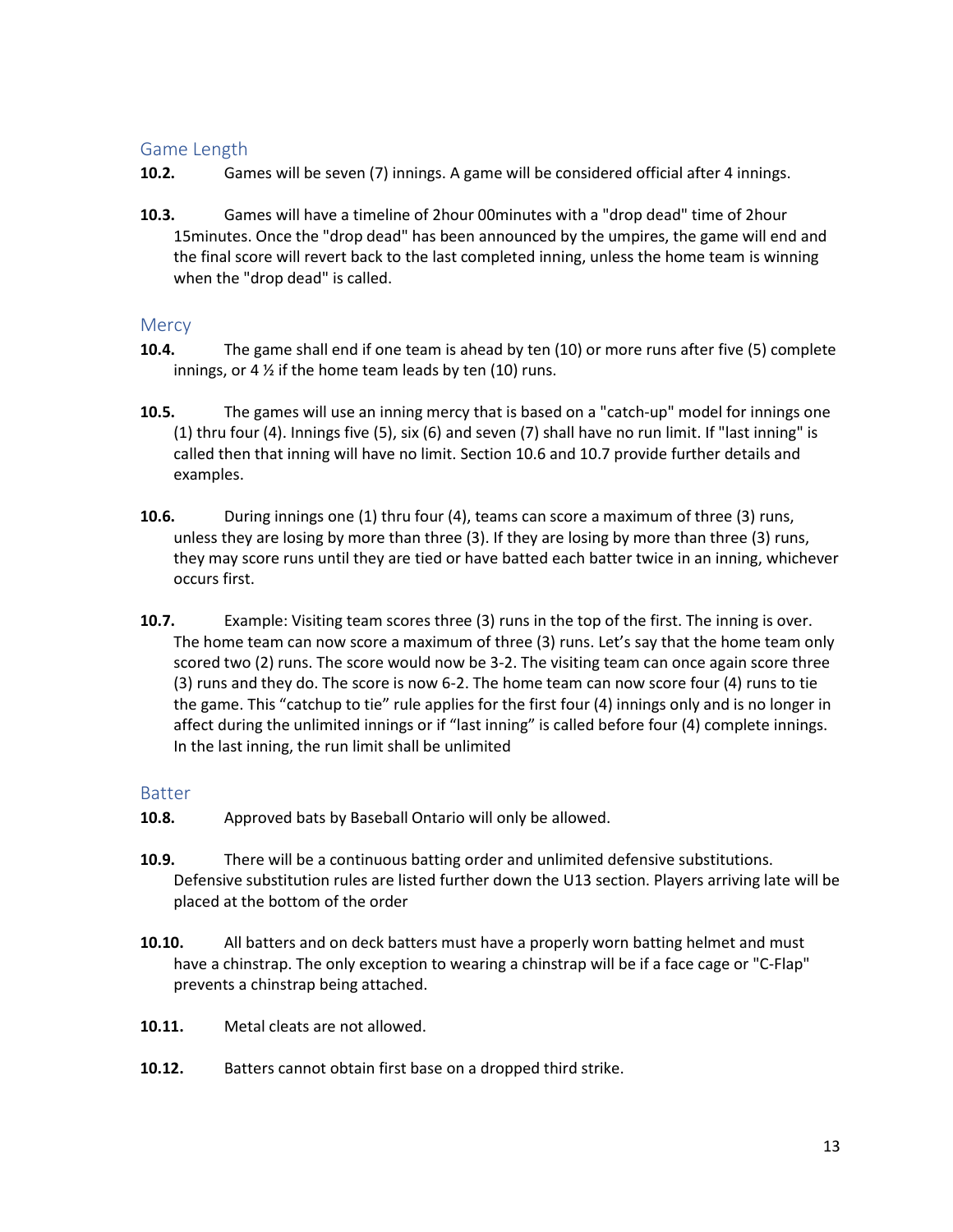#### <span id="page-14-0"></span>Runners

- **10.13.** Runners are required to wear properly fitted batting helmets while on the bases.
- **10.14.** All runners are required to slide to avoid contact of a defender that is making a play on them. Failure to do so may result in being called out and an ejection.
- **10.15.** A runner may lead off on first and second base only and attempt to steal second or third base.
- **10.16.** A runner on third base MAY NOT lead off and only leave the base once the ball has left the pitcher's hand. They may attempt to steal home A player leaving early will be given one warning; a second time leaving early will result in the player being called out.
- **10.17.** A runner may advance home as a result of a continuous play resulting from a steal attempt. (Example: Runner on first and third, the catcher makes a play on the runner stealing second, the runner on third can attempt to take home)
- **10.18.** Any defensive player making a fake tag at a bag or base without the ball will result in an automatic ejection. A fake tag play is illegal in the official rules of baseball and is a dangerous play that can cause a runner to unnecessarily slide.
- **10.19.** The catcher, WITHOUT the ball in his possession, has no right to block the pathway of the runner attempting to score. The base line belongs to the runner and the catcher should be there only when he is fielding a ball or when he already has the ball in his hand. This will result in an obstruction call, and the runner will score. If contact is made, and the Umpire in his discretion feels that the contact was malicious, the offending player will also be ejected from the game. Likewise, if a runner does not slide at home while the catcher is making a play and there is contact, the runner will be declared out.
- **10.20.** If the catcher for the next inning is on base with two (2) outs, he may be substituted out and replaced with the last player called out. This is in place to speed up the time between innings and getting the catchers gear on the players. It is not mandatory but is highly recommended.

#### <span id="page-14-1"></span>Defense

- **10.21.** U13 will player with nine (9) fielders.
- **10.22.** Defensive substitutions will be unlimited.
- **10.23.** No player will sit out a second time until every other player has sat out once. This rule then follows, that no player can sit out a third time until every other player has sat out a second time, etc.
- **10.24.** No player will sit out two (2) consecutive innings unless injured, for safety reasons or other extenuating circumstances.
- **10.25.** No player will play more than two (2) consecutive innings in the outfield, and not more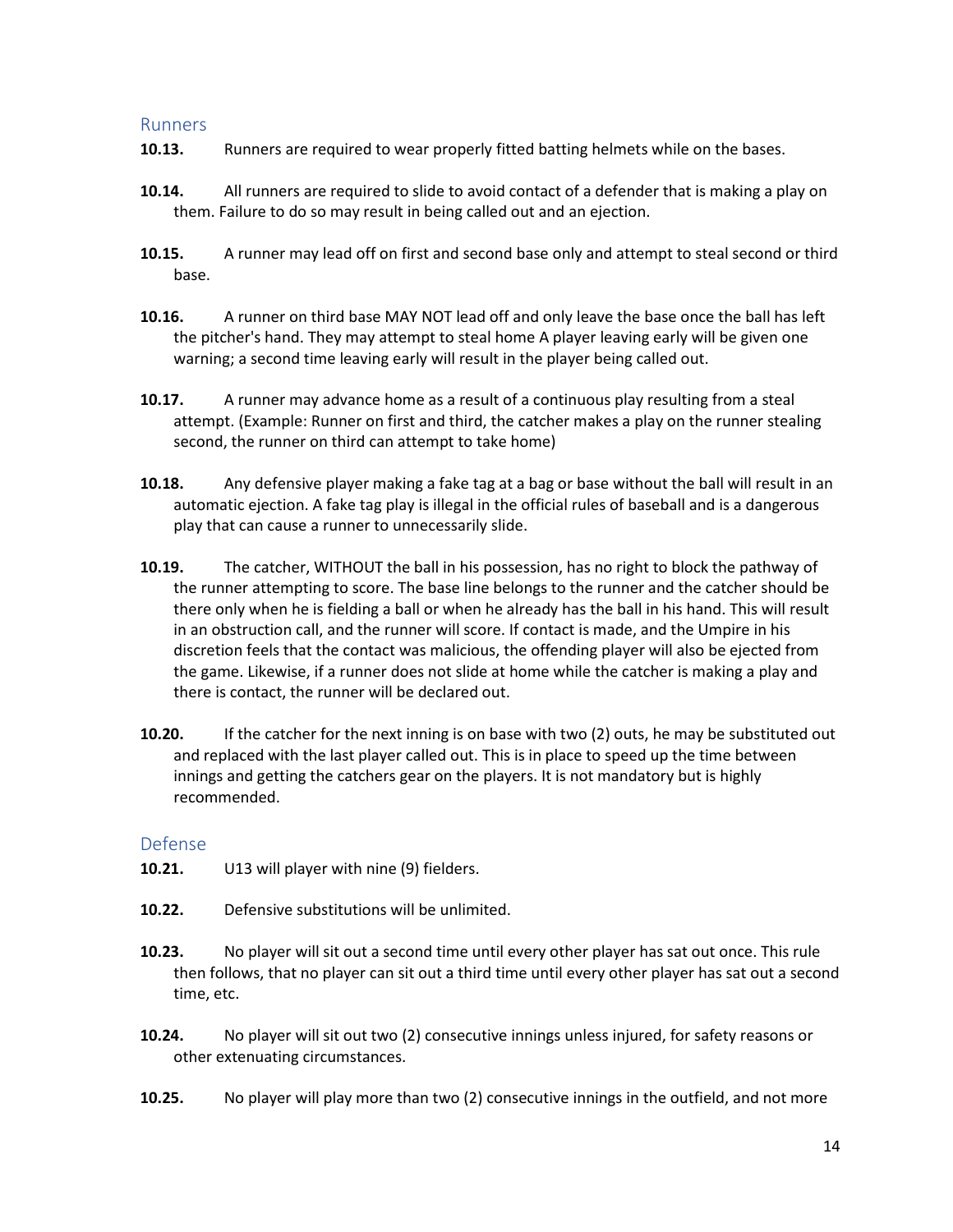than four (4) in the outfield in a game.

# <span id="page-15-0"></span>Pitching

- **10.26.** Pitchers shall be limited to the following limitations. Any pitcher that pitches more than these limitations will result in the forfeiture of the game for the team with the offending pitcher. It should be noted that if a player is suspended for any reason, the games under suspension do not count as games not pitched under this rule.
- **10.27.** A pitcher may pitch a maximum of three (3) innings in a game and a maximum of five (5) innings over a three (3) day period. A pitcher cannot pitch more than three (3) consecutive days. (Example: Pitcher pitches 3 innings on Monday, he can only pitch another two (2) innings on Tuesday or Wednesday) Once a pitcher has had had two (2) consecutive days of rest, their pitching limits reset. (Example A: Pitcher pitches 3 innings on Monday, zero innings on Tuesday and Wednesday, his limits are reset for Thursday. Example B: Pitcher pitches 3 innings Monday and 1 inning on Tuesday and 1 inning on Wednesday, his pitching limit would reset for Friday)
- **10.28.** One (1) inning pitched will be considered when the pitcher has retired three (3) outs. If a pitcher records no outs but completes an inning due to the run mercy, they will be charged with one (1) full inning against their game and pitch limit.
- **10.29.** Pitching limit regulations may be altered for tournament or playoff play. The goal of the pitching limits is to protect players arms from fatigue and injury.
- **10.30.** Coaches must keep a record of their pitchers and innings during the season and may be audited from time to time. If a coach or team is found in violation of the pitching limit regulations, forfeitures and suspensions may be applied.
- **10.31.** Once a pitcher is removed from the game, they can not longer return in that game, regardless the number of outs they have recorded. (Example: Johnny starts a game and records 2 outs but struggles and is pulled for Timmy. Johnny is no longer eligible to return as a pitcher. Timmy records the third out, he can return for a maximum of 5 more outs which takes his total to 6 (2 innings) so long he is eligible to pitch 2 innings in that game. "Unused outs" are not carried over to future games and if a pitcher records 3 outs and starts another inning, he is considered to have been used for 2 innings in that game, regardless of if he recorded 2 innings worth of outs.)
- **10.32.** Players called up from U11 are eligible to pitch however they must use the U11 pitching limits and their rest days apply to their called-up game and vice-versa. (Example: If a U11 player would not have been eligible to pitch on the day he is called up, they cannot pitch at U13. Likewise, if they pitched in the U13 game it will be as if he pitched in a U11 game that date)
- **10.33.** Balks will be called in 13U starting July 1<sup>st</sup> of each season. Before July 1<sup>st</sup> a warning and explanation will take place from the Umpire. A balk with a runner on third base will not result in an automatic base unless forced by other runners as a runner on third cannot leave the base until the ball has left the pitchers hand so there would not be a pick-off attempt at third.
- **10.34.** A new pitcher will be allowed six (6) warm-up pitches. A returning pitcher will be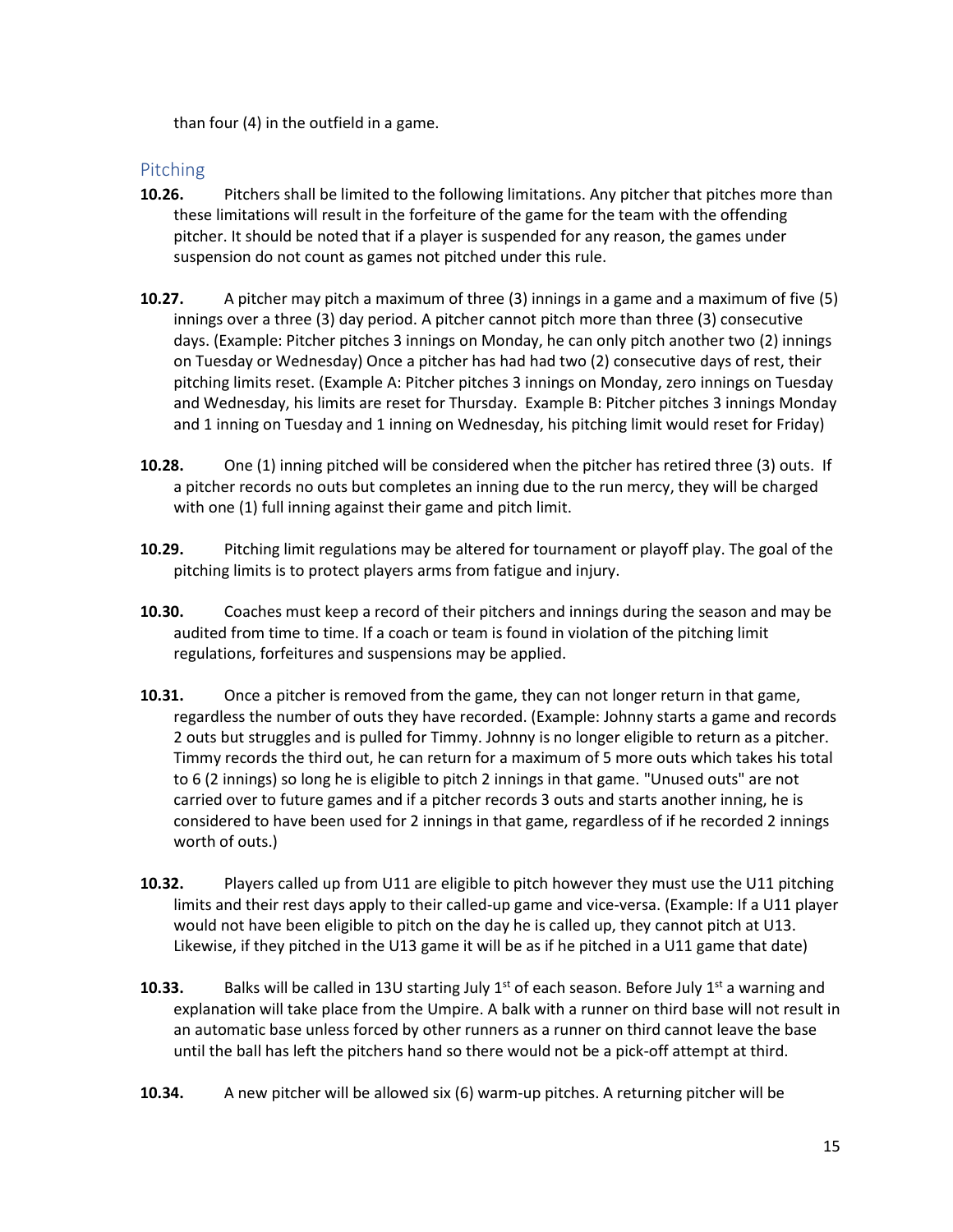allowed four (4) warm-up pitches. Coaches are expected to have their pitchers warmed up in advance when possible.

- **10.35.** Any person serving as a catcher during warm-ups must wear a catcher's helmet and mask IF they are in the crouched position. If they are not in the crouched position, they are not required to wear a mask.
- **10.36.** Mound visits will be limited to two (2) per pitcher per inning. If a third visit is requested and is not due to an injury, that pitcher must be replaced. Mound visits shall be no longer than one (1) minute per visit. Mound visits will be limited or prohibited if the Umpire feels these visits are being abused or a deliberate attempt to delay the game, especially late in games. In the latter case, the coach is subject to time being added to the game if it negatively affects their team, and/or may be forced to remove the pitcher from the game, and/or may be subject to being ejected from the game.

#### <span id="page-16-0"></span>11.U15

**11.1.** U15 is an instructional and competitive division for players aged 15 years old and under during the calendar year. Female players are allowed to be 16 years old and under.

#### <span id="page-16-1"></span>Game Length

- **11.2.** Games will be seven (7) innings. A game will be considered official after 4 innings.
- **11.3.** Games will have a timeline of 2hour 00minutes with a "drop dead" time of 2hour 15minutes. Once the "drop dead" has been announced by the umpires, the game will end and the final score will revert back to the last completed inning, unless the home team is winning when the "drop dead" is called.

#### <span id="page-16-2"></span>**Mercy**

- **11.4.** The game shall end if one team is ahead by ten (10) or more runs after five (5) complete innings, or 4  $\frac{1}{2}$  if the home team leads by ten (10) runs.
- **11.5.** The games will use an inning mercy that is based on a "catch-up" model for innings one (1) thru four (4). Innings five (5), six (6) and seven (7) shall have no run limit. If "last inning" is called then that inning will have no limit. Section 11.6 and 11.7 provide further details and examples.
- **11.6.** During innings one (1) thru four (4), teams can score a maximum of five (5) runs, unless they are losing by more than five (5). If they are losing by more than five (5) runs, they may score runs until they are tied or have batted each batter twice in an inning, whichever occurs first.
- **11.7.** Example: Visiting team scores five (5) runs in the top of the first. The inning is over. The home team can now score a maximum of five (5) runs. Let's say that the home team only scored two (2) runs. The score would now be 5-2. The visiting team can once again score five (5) runs and they do. The score is now 10-2. The home team can now score eight (8) runs to tie the game. This "catchup to tie" rule applies for the first four (4) innings only and is no longer in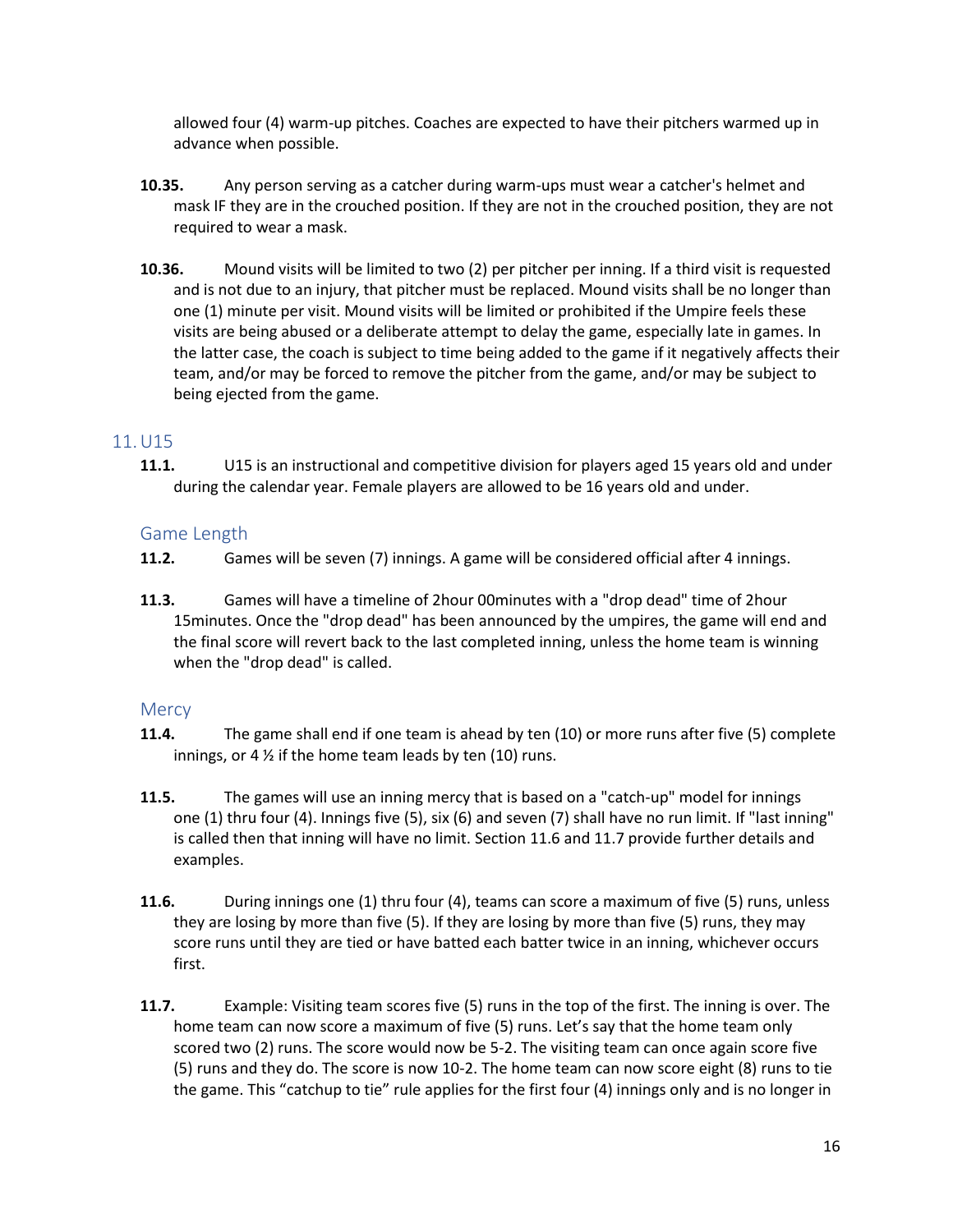affect during the unlimited innings or if "last inning" is called before four (4) complete innings. In the last inning, the run limit shall be unlimited.

**11.8.** Lineup cards are required to be provided to the umpires and opposing team at ground rules.

#### <span id="page-17-0"></span>Batter

- **11.9.** Approved bats in accordance with Baseball Ontario "Select" bat rule will be allowed.
- **11.10.** There will be a continuous batting order and unlimited defensive substitutions. Defensive substitution rules are listed further down the U15 section. Players arriving late will be placed at the bottom of the order.
- **11.11.** All batters and on deck batters must have a properly worn batting helmet and must have a chinstrap. The only exception to wearing a chinstrap will be if a face cage or "C-Flap" prevents a chinstrap being attached.
- **11.12.** Metal cleats are not allowed.

#### <span id="page-17-1"></span>Runners

- **11.13.** Runners are required to wear properly fitted batting helmets while on the bases.
- **11.14.** Baserunning rules and stealing will be in accordance with the official rules of baseball.
- **11.15.** Any defensive player making a fake tag at a bag or base without the ball will result in an automatic ejection. A fake tag play is illegal in the official rules of baseball and is a dangerous play that can cause a runner to unnecessarily slide.
- **11.16.** All runners are required to slide to avoid contact of a defender that is making a play on them. Failure to do so may result in being called out and an ejection.
- **11.17.** The catcher, WITHOUT the ball in his possession, has no right to block the pathway of the runner attempting to score. The base line belongs to the runner and the catcher should be there only when he is fielding a ball or when he already has the ball in his hand. This will result in an obstruction call, and the runner will score. If contact is made, and the Umpire in his discretion feels that the contact was malicious, the offending player will also be ejected from the game. Likewise, if a runner does not slide at home while the catcher is making a play and there is contact, the runner will be declared out.
- **11.18.** If the catcher for the next inning is on base with two (2) outs, he may be substituted out and replaced with the last player called out. This is in place to speed up the time between innings and getting the catchers gear on the players. It is not mandatory but is highly recommended.
- **11.19.** Batters may attempt to advance to first base on a drop third strike in accordance with the official rules of baseball.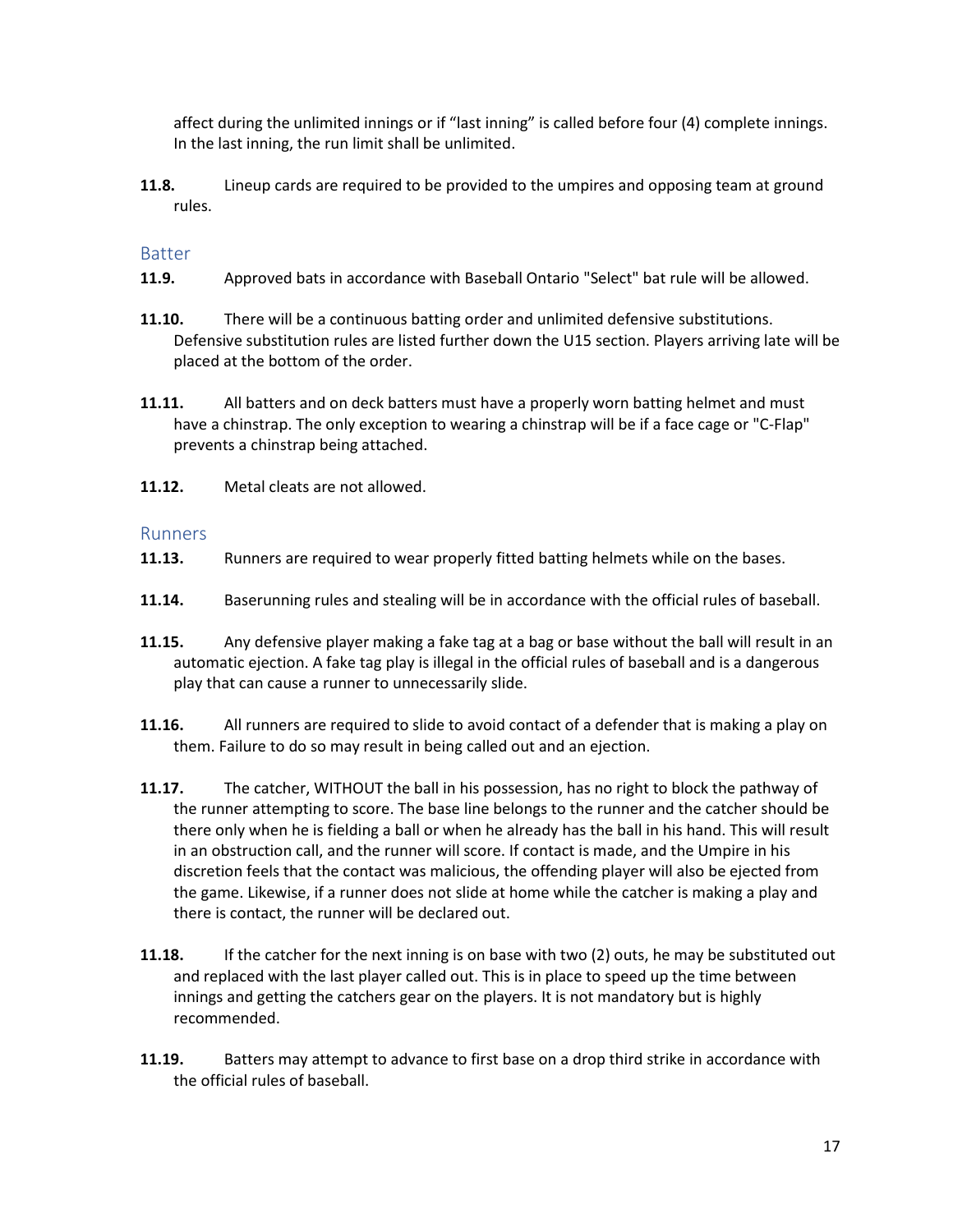#### <span id="page-18-0"></span>Defense

- **11.20.** U15 will player with nine (9) fielders.
- **11.21.** Defensive substitutions will be unlimited.
- **11.22.** No player will sit out a second time until every other player has sat out once. This rule then follows, that no player can sit out a third time until every other player has sat out a second time, etc.
- **11.23.** No player will sit out two (2) consecutive innings unless injured or for safety reasons or for other extenuating circumstances.

#### <span id="page-18-1"></span>Pitching

- **11.24.** Pitchers shall be limited to the following limitations. Any pitcher that pitches more than these limitations will result in the forfeiture of the game for the team with the offending pitcher. It should be noted that if a player is suspended for any reason, the games under suspension do not count as games not pitched under this rule.
- **11.25.** A pitcher may pitch a maximum of four (4) innings in a game and a maximum of seven (7) innings over a three (3) day period. A pitcher cannot pitch more than three (3) consecutive days. (Example: Pitcher pitches 4 innings on Monday, he can only pitch another 3 innings on Tuesday and/or Wednesday) Once a pitcher has had had two (2) consecutive days of rest, their pitching limits reset. (Example A: Pitcher pitches 4 innings on Monday, zero innings on Tuesday and Wednesday, his limits are reset for Thursday. Example B: Pitcher pitches 4 innings Monday and 2 innings on Tuesday and 1 inning on Wednesday, his pitching limit would reset for Friday)
- **11.26.** One (1) inning pitched will be considered when the pitcher has retired three (3) outs. If a pitcher records no outs but completes an inning due to the run mercy, they will be charged with one (1) full inning against their game and pitch limit.
- **11.27.** Pitching limit regulations may be altered for tournament or playoff play. The goal of the pitching limits is to protect players arms from fatigue and injury.
- **11.28.** Coaches must keep a record of their pitchers and innings during the season and may be audited from time to time. If a coach or team is found in violation of the pitching limit regulations, forfeitures and suspensions may be applied.
- **11.29.** Once a pitcher is removed from the game, they can not longer return in that game, regardless the number of outs they have recorded. (Example: Johnny starts a game and records 2 outs but struggles and is pulled for Timmy. Johnny is no longer eligible to return as a pitcher. Timmy records the third out, he can return for a maximum of 5 more outs which takes his total to 6 (2 innings) so long he is eligible to pitch 2 innings in that game. "Unused outs" are not carried over to future games and if a pitcher records 3 outs and starts another inning, he is considered to have been used for 2 innings in that game, regardless of if he recorded 2 innings worth of outs.)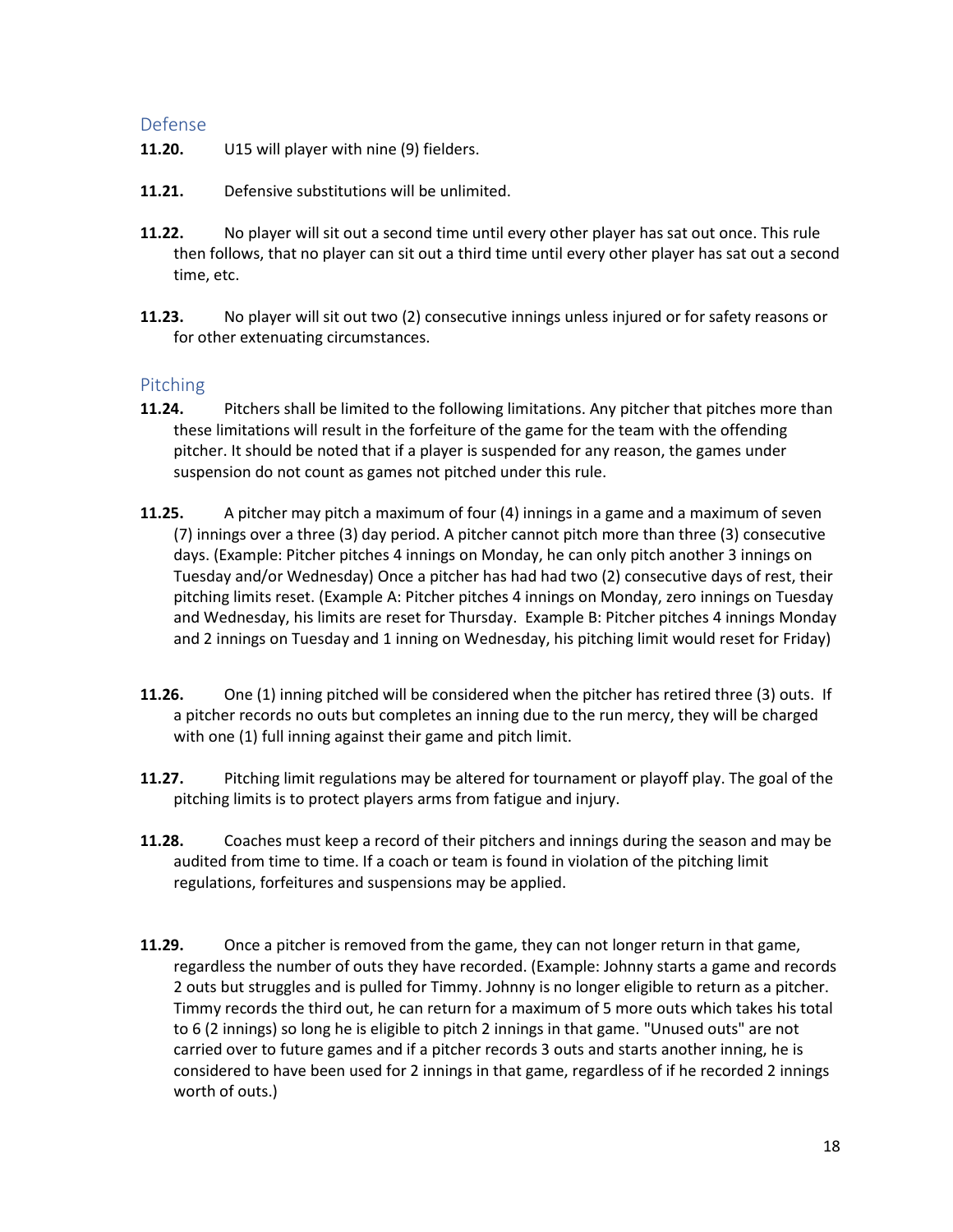- **11.30.** Players called up from U13 ineligible to pitch when called up to U15.
- **11.31.** Balks will be called in U15.
- **11.32.** A new pitcher will be allowed six (6) warm-up pitches. A returning pitcher will be allowed four (4) warm-up pitches. Coaches are expected to have their pitchers warmed up in advance when possible.
- **11.33.** Any person serving as a catcher during warm-ups must wear a catcher's helmet and mask IF they are in the crouched position. If they are not in the crouched position, they are not required to wear a mask.
- **11.34.** Mound visits will be limited to two (2) per pitcher per inning. If the second visit is requested and is not due to an injury, that pitcher must be replaced. Mound visits shall be no longer than one (1) minute per visit. Mound visits will be limited or prohibited if the Umpire feels these visits are being abused or a deliberate attempt to delay the game, especially late in games. In the latter case, the coach is subject to time being added to the game if it negatively affects their team, and/or may be forced to remove the pitcher from the game, and/or may be subject to being ejected from the game.

# <span id="page-19-0"></span>12.U18

**12.1.** U18 is an instructional and competitive division for players aged 18 years old and under during the calendar year. Female players are allowed to be 19 years old and under.

#### <span id="page-19-1"></span>Game Length

- **12.2.** Games will be seven (7) innings. A game will be considered official after 4 innings.
- **12.3.** Games will have a timeline of 2hour 00minutes with a "drop dead" time of 2hour 15minutes. Once the "drop dead" has been announced by the umpires, the game will end and the final score will revert back to the last completed inning, unless the home team is winning when the "drop dead" is called.

#### <span id="page-19-2"></span>**Mercy**

- **12.4.** The game shall end if one team is ahead by ten (10) or more runs after five (5) complete innings, or 4  $\frac{1}{2}$  if the home team leads by ten (10) runs.
- **12.5.** The games will use an inning mercy that is based on a "catch-up" model for innings one (1) thru four (4). Innings five (5), six (6) and seven (7) shall have no run limit. If "last inning" is called then that inning will have no limit. Section 12.6 and 12.7 provide further details and examples.
- **12.6.** During innings one (1) thru four (4), teams can score a maximum of five (5) runs, unless they are losing by more than five (5). If they are losing by more than five (5) runs, they may score runs until they are tied or have batted each batter twice in an inning, whichever occurs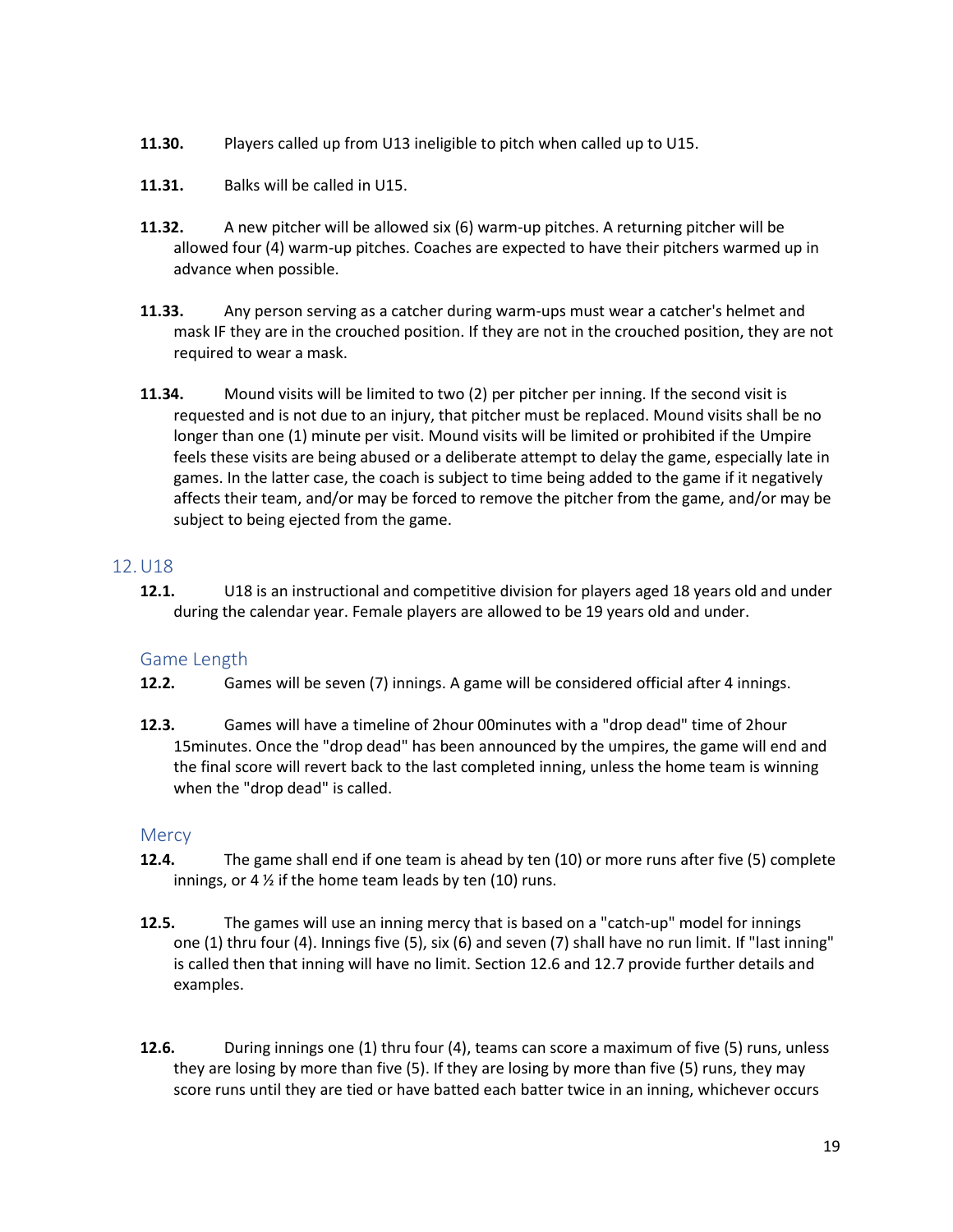first.

- **12.7.** Example: Visiting team scores five (5) runs in the top of the first. The inning is over. The home team can now score a maximum of five (5) runs. Let's say that the home team only scored two (2) runs. The score would now be 5-2. The visiting team can once again score five (5) runs and they do. The score is now 10-2. The home team can now score eight (8) runs to tie the game. This "catchup to tie" rule applies for the first four (4) innings only and is no longer in affect during the unlimited innings or if "last inning" is called before four (4) complete innings. In the last inning, the run limit shall be unlimited
- **12.8.** Lineup cards are required to be provided to the umpires and opposing team at ground rules.

# <span id="page-20-0"></span>Batter

- **12.9.** Approved bats in accordance with Baseball Ontario "Select" bat rule will be allowed. At the present time the Baseball Ontario "Select" rule stats that ONLY WOODEN BATS are to be used at U18. See Baseball Ontario rule for exact specifics on bats.
- **12.10.** Metal cleats are allowed to be worn at U18, however if an umpire determines that the cleats were used in a malicious or violent manner against another player, the offending player will be ejected immediately.
- **12.11.** There will be a continuous batting order and unlimited defensive substitutions. Defensive substitution rules are listed further down the U18 section. Players arriving late will be placed at the bottom of the order.
- **12.12.** All batters and on deck batters must have a properly worn batting helmet and must have a chinstrap. The only exception to wearing a chinstrap will be if a face cage or "C-Flap" prevents a chinstrap being attached.
- **12.13.** Batters may attempt to advance to first base on a dropped third strike.

#### <span id="page-20-1"></span>Runners

- 12.14. Runners are required to wear properly fitted batting helmets while on the bases.
- **12.15.** Baserunning rules and stealing will be in accordance with the official rules of baseball.
- **12.16.** Any defensive player making a fake tag at a bag or base without the ball will result in an automatic ejection. A fake tag play is illegal in the official rules of baseball and is a dangerous play that can cause a runner to unnecessarily slide.
- **12.17.** All runners are required to slide to avoid contact of a defender that is making a play on them. Failure to do so may result in being called out and an ejection.
- **12.18.** The catcher, WITHOUT the ball in his possession, has no right to block the pathway of the runner attempting to score. The base line belongs to the runner and the catcher should be there only when he is fielding a ball or when he already has the ball in his hand. This will result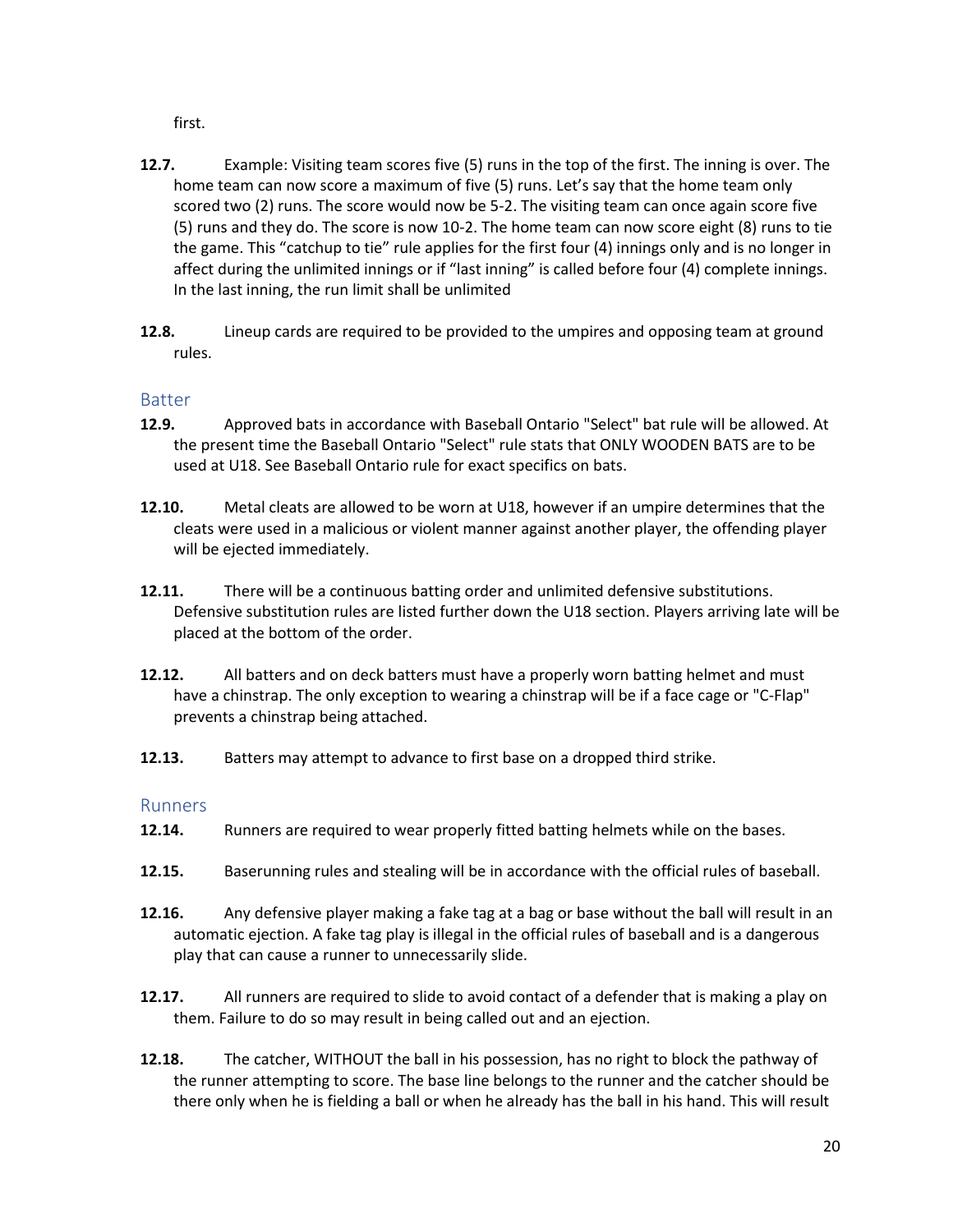in an obstruction call, and the runner will score. If contact is made, and the Umpire in his discretion feels that the contact was malicious, the offending player will also be ejected from the game. Likewise, if a runner does not slide at home while the catcher is making a play and there is contact, the runner will be declared out.

**12.19.** If the catcher for the next inning is on base with two (2) outs, he may be substituted out and replaced with the last player called out. This is in place to speed up the time between innings and getting the catchers gear on the players. It is not mandatory but is highly recommended.

#### <span id="page-21-0"></span>Defense

- **12.20.** U18 will player with nine (9) fielders.
- **12.21.** Defensive substitutions will be unlimited.
- **12.22.** No player will sit out a second time until every other player has sat out once. This rule then follows, that no player can sit out a third time until every other player has sat out a second time, etc.
- **12.23.** No player will sit out two (2) consecutive innings unless injured or for safety reasons or other extenuating circumstances.

#### <span id="page-21-1"></span>Pitching

- **12.24.** Pitchers shall be limited to the following limitations. Any pitcher that pitches more than these limitations will result in the forfeiture of the game for the team with the offending pitcher. It should be noted that if a player is suspended for any reason, the games under suspension do not count as games not pitched under this rule.
- **12.25.** A pitcher may pitch a maximum of seven (7) innings in a game and a maximum of seven (7) innings over a two-game period.
- **12.26.** One (1) inning pitched will be considered when the pitcher has retired three (3) outs. If a pitcher records no outs but completes an inning due to the run mercy, they will be charged with one (1) full inning against their game and pitch limit.
- **12.27.** Pitching limit regulations may be altered for tournament or playoff play. The goal of the pitching limits is to protect players arms from fatigue and injury.
- **12.28.** Coaches must keep a record of their pitchers and innings during the season and may be audited from time to time. If a coach or team is found in violation of the pitching limit regulations, forfeitures and suspensions may be applied.
- **12.29.** Once a pitcher is removed from the game, they can not longer return in that game, regardless the number of outs they have recorded. (Example: Johnny starts a game and records 2 outs but struggles and is pulled for Timmy. Johnny is no longer eligible to return as a pitcher. Timmy records the third out, he can return for a maximum of 5 more outs which takes his total to 6 (2 innings) so long he is eligible to pitch 2 innings in that game. "Unused outs" are not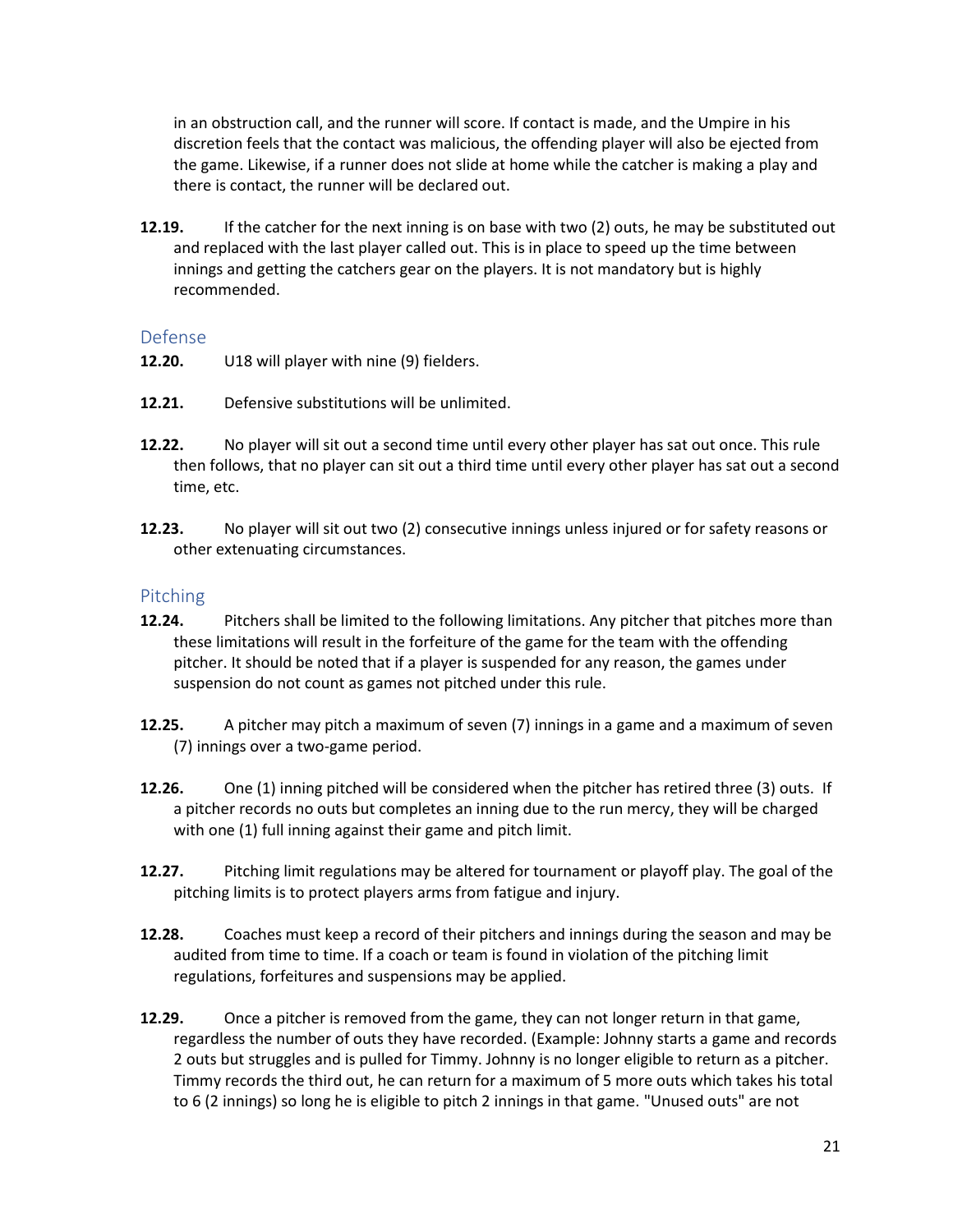carried over to future games and if a pitcher records 3 outs and starts another inning, he is considered to have been used for 2 innings in that game, regardless of if he recorded 2 innings worth of outs.)

- **12.30.** Players called up from U15 are eligible to pitch however they must use the U15 pitching limits and their rest days apply to their called-up game and vice-versa. (Example: If a U15 player would not have been eligible to pitch on the day he is called up, they cannot pitch at U18. Likewise, if they pitched in the U18 game it will be as if he pitched in a U15 game that date)
- **12.31.** Balks will be called in U18.
- **12.32.** A new pitcher will be allowed six (6) warm-up pitches. A returning pitcher will be allowed four (4) warm-up pitches. Coaches are expected to have their pitchers warmed up in advance when possible.
- **12.33.** Any person serving as a catcher during warm-ups must wear a catcher's helmet and mask IF they are in the crouched position. If they are not in the crouched position, they are not required to wear a mask.
- **12.34.** Mound visits will be limited to two (2) per pitcher per inning. If the second visit is requested and is not due to an injury, that pitcher must be replaced. Mound visits shall be no longer than one (1) minute per visit. Mound visits will be limited or prohibited if the Umpire feels these visits are being abused or a deliberate attempt to delay the game, especially late in games. In the latter case, the coach is subject to time being added to the game if it negatively affects their team, and/or may be forced to remove the pitcher from the game, and/or may be subject to being ejected from the game.

#### <span id="page-22-0"></span>13.Umpires

- **13.1.** Umpires will be provided this rule document and any updates that are made to it. It is the local associations responsibility to ensure that their umpires are aware of the rules, enforce them to the letter of the document and to ensure they are up to date on game length, mercy, pitching and base stealing regulations in the document.
- **13.2.** Umpires' interpretation of this document will be final during a game.
- **13.3.** Any team wishing to file an appeal of an umpire interpretation or enforcement of this rule document must notify the Umpire at the time of an appeal, the Umpire will make note of score, where runners are, who was pitching and other important information at the time. They will then inform both coaches and scores that the game will continue under protest. The game will be completed. The coach that declared the protest must inform the division convenor as well as their association president. The Umpire must file a report post game with details of the protest and the details they recorded at the time. Protests will be dealt with by the NIB division convenor, Chair and Vice-Chair.

# <span id="page-22-1"></span>14.Code of Conduct

**14.1.** All players, coaches, volunteers, team officials and parents are subject to the Baseball Ontario Code of Conduct as well as the NIB Discipline Policy as outlined in the charter.